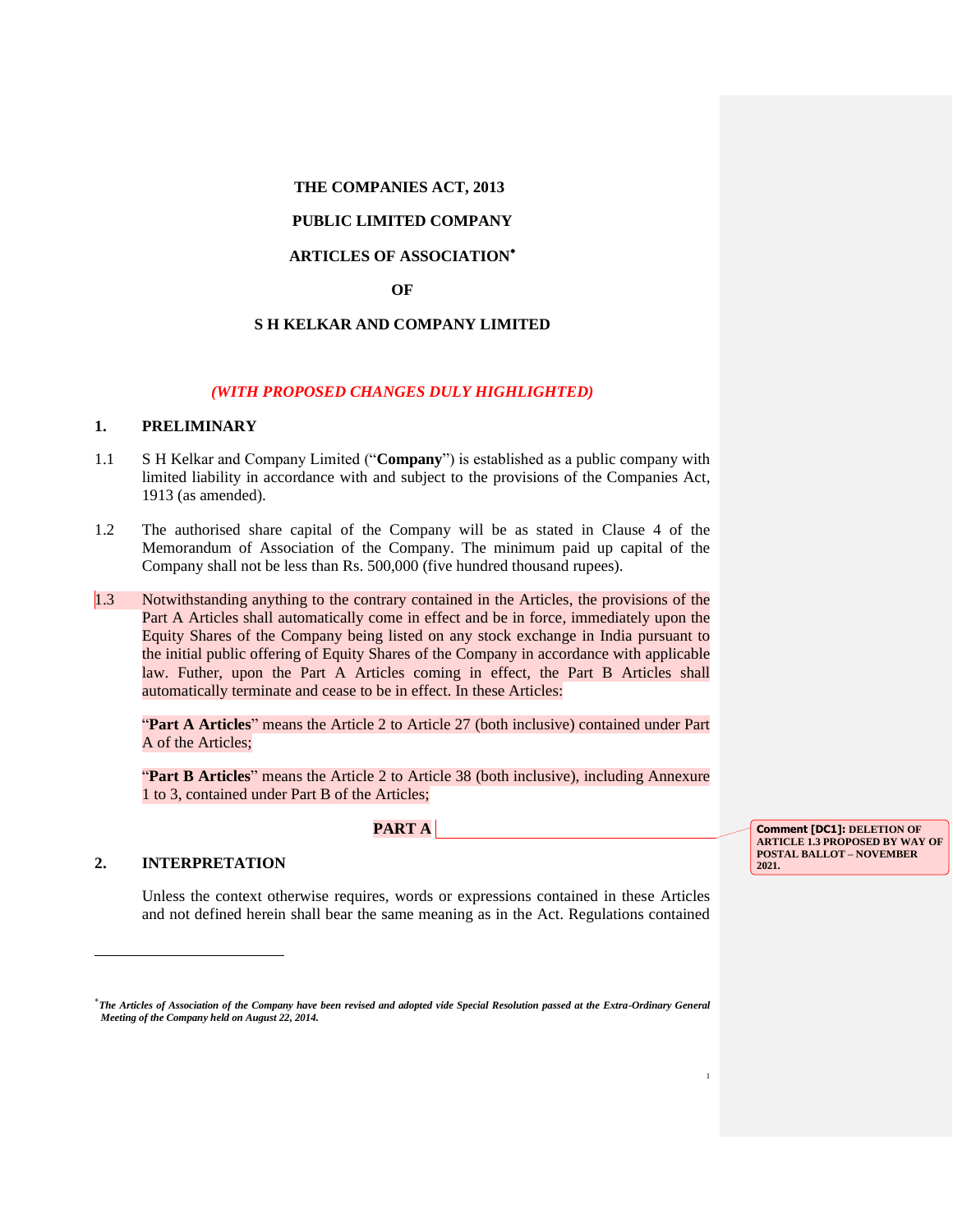in Table "F" of Schedule I of the Act shall apply to the Company so far as they are not inconsistent with or repugnant to any of the regulations contained in these Articles.

| "Act"                                      | means the Companies Act, 2013 as amended from time<br>to time:                                                                                                                                                                                                                                                                                                                                                                                                                                                                                                                                                                                                                                                                                                                                                                                                                                                     |  |  |
|--------------------------------------------|--------------------------------------------------------------------------------------------------------------------------------------------------------------------------------------------------------------------------------------------------------------------------------------------------------------------------------------------------------------------------------------------------------------------------------------------------------------------------------------------------------------------------------------------------------------------------------------------------------------------------------------------------------------------------------------------------------------------------------------------------------------------------------------------------------------------------------------------------------------------------------------------------------------------|--|--|
| "Articles" or "Articles of<br>Association" | means the articles of association of the Company;                                                                                                                                                                                                                                                                                                                                                                                                                                                                                                                                                                                                                                                                                                                                                                                                                                                                  |  |  |
| "Auditor"                                  | means the statutory auditor of the Company;                                                                                                                                                                                                                                                                                                                                                                                                                                                                                                                                                                                                                                                                                                                                                                                                                                                                        |  |  |
| "Board" or "Board of<br>Directors"         | means the board of directors of the Company, from time<br>to time:                                                                                                                                                                                                                                                                                                                                                                                                                                                                                                                                                                                                                                                                                                                                                                                                                                                 |  |  |
| "Business Information"                     | means all inventions, software, drawings, formulae, test<br>results, reports, project reports and testing, operation<br>manufacturing procedures,<br>shop<br>practices.<br>and<br>instruction and training manuals, tables of operating<br>conditions,<br>market forecasts, specifications,<br>data,<br>quotations, tables, lists and particulars of customers and<br>suppliers, marketing methods and procedures, technical<br>literature and brochures and any other technical,<br>industrial and commercial information and techniques<br>in any tangible form (including, but not limited to<br>paper, electronically stored data, magnetic media,<br>microfiche, film and microfilm), recipes, all findings or<br>discoveries of the research and development units, and<br>other similar proprietary rights which may subsist in<br>any part of the world in connection with the business of<br>the Company; |  |  |
| "CCO"                                      | means the individual appointed and designated by the<br>Board as the chief custodian officer of the Company,<br>from time to time:                                                                                                                                                                                                                                                                                                                                                                                                                                                                                                                                                                                                                                                                                                                                                                                 |  |  |
| "Director"                                 | means a member of the Board of Directors and<br>"Directors" shall be construed accordingly;                                                                                                                                                                                                                                                                                                                                                                                                                                                                                                                                                                                                                                                                                                                                                                                                                        |  |  |
| "Equity Shares"                            | means equity shares of the Company having a par value<br>of Rs. 10 (ten rupees);                                                                                                                                                                                                                                                                                                                                                                                                                                                                                                                                                                                                                                                                                                                                                                                                                                   |  |  |
| "F&F Business"                             | means the current business of the Group including,<br>without<br>limitation,<br>procurement,<br>manufacturing,<br>processing, packaging trading, distributing and other<br>allied activities, including activities in relation to<br>perfumes, aromas, fragrances, aroma chemicals, natural<br>flavours<br>and<br>extracts,<br>essences.<br>research<br>and<br>development of new fragrances and flavours, their                                                                                                                                                                                                                                                                                                                                                                                                                                                                                                   |  |  |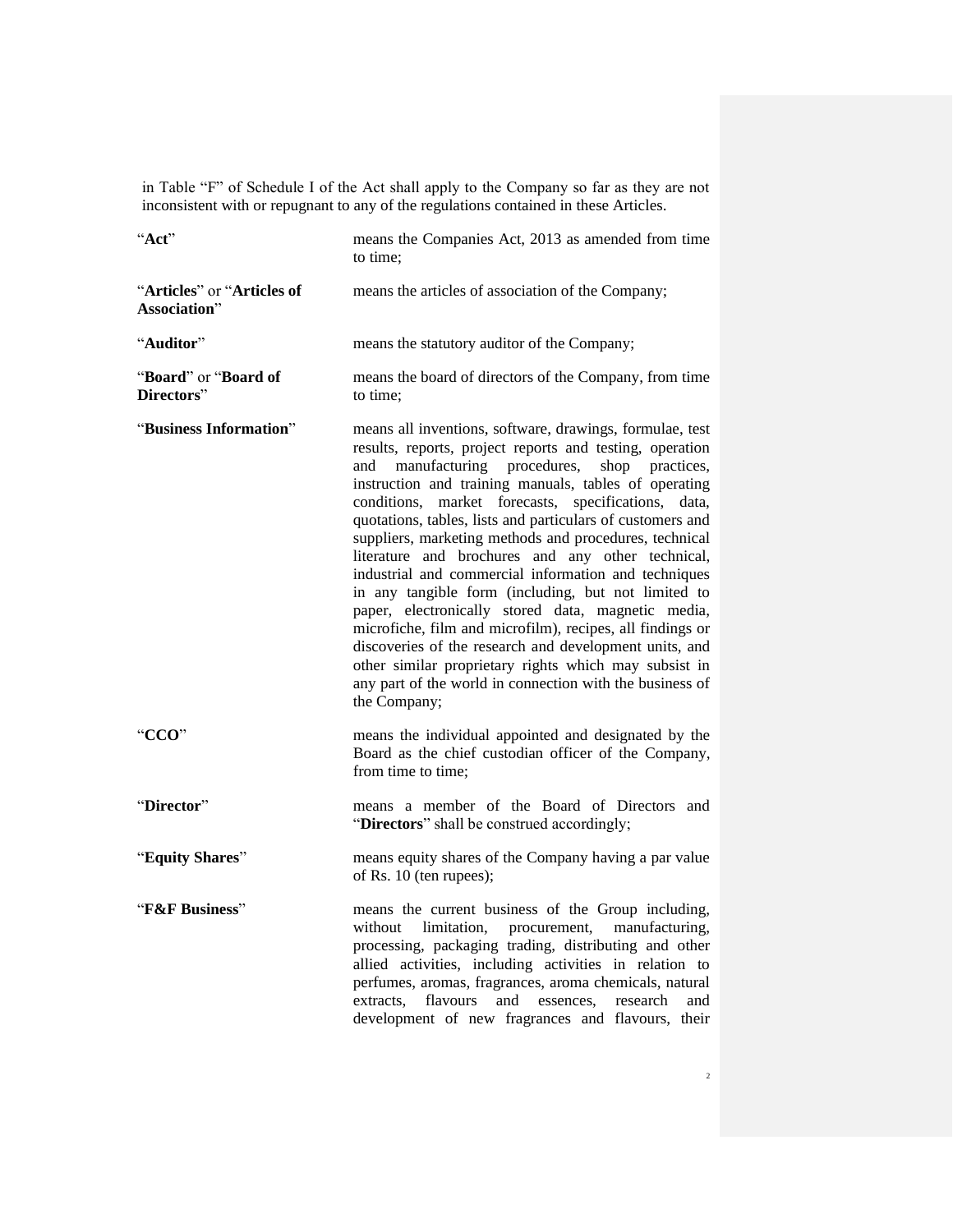|                                                   | formulations and testing of their effectiveness, as<br>conducted by the Group directly or through<br>intermediaries or other arrangements from time to time;                                                                                                                                                                                                                                                                                                                                                                                                                                                                                                                                                                   |  |  |  |
|---------------------------------------------------|--------------------------------------------------------------------------------------------------------------------------------------------------------------------------------------------------------------------------------------------------------------------------------------------------------------------------------------------------------------------------------------------------------------------------------------------------------------------------------------------------------------------------------------------------------------------------------------------------------------------------------------------------------------------------------------------------------------------------------|--|--|--|
| "Financial Year"                                  | means the period from 1 April of a calendar year to 31<br>March of the following calendar year;                                                                                                                                                                                                                                                                                                                                                                                                                                                                                                                                                                                                                                |  |  |  |
| "Group" or "Group<br>Companies"                   | means the Company and its Subsidiaries and the<br>expression "Group Company" shall be construed<br>accordingly;                                                                                                                                                                                                                                                                                                                                                                                                                                                                                                                                                                                                                |  |  |  |
| "Intellectual Property"                           | means patents, utility models, trade marks, service<br>marks, trade and business names, registered designs,<br>design rights, copyright and neighbouring rights,<br>rights, domain names, semi-conductor<br>database<br>topography rights and rights in business information,<br>software, trade secrets, confidential<br>inventions,<br>information, recipes, formulations, tradecraft for cost<br>reductions and improvements of all kinds, and other<br>similar proprietary rights which may subsist in any part<br>of the world and whether registered or not, including,<br>where such rights are obtained or enhanced by<br>registration, any registration of such rights and rights to<br>apply for such registrations; |  |  |  |
| "Memorandum" or<br>"Memorandum of<br>Association" | means the memorandum of association of the Company;                                                                                                                                                                                                                                                                                                                                                                                                                                                                                                                                                                                                                                                                            |  |  |  |
| "Person"                                          | a corporation, association, unincorporated<br>means<br>association, partnership (general or limited), joint<br>venture, estate, trust, limited liability company, limited<br>liability partnership or, any other legal entity, individual<br>or government, state or agency of a state;                                                                                                                                                                                                                                                                                                                                                                                                                                        |  |  |  |
| "Quarter"                                         | means a three (3) month period each commencing on<br>1 January, 1 April, 1 July and 1 October of each<br>calendar year;                                                                                                                                                                                                                                                                                                                                                                                                                                                                                                                                                                                                        |  |  |  |
| "Related Party"                                   | shall have the meaning assigned thereto by Section 2<br>$(76)$ of the Act.                                                                                                                                                                                                                                                                                                                                                                                                                                                                                                                                                                                                                                                     |  |  |  |
| "Rs." or "Rupees" or "INR"                        | means the lawful currency of the Republic of India;                                                                                                                                                                                                                                                                                                                                                                                                                                                                                                                                                                                                                                                                            |  |  |  |
| "Seal"                                            | has the meaning given to it in Article 30;                                                                                                                                                                                                                                                                                                                                                                                                                                                                                                                                                                                                                                                                                     |  |  |  |
| "Shareholder"                                     | means any Person registered in the books of the<br>Company as the holder of a Share for the time being;                                                                                                                                                                                                                                                                                                                                                                                                                                                                                                                                                                                                                        |  |  |  |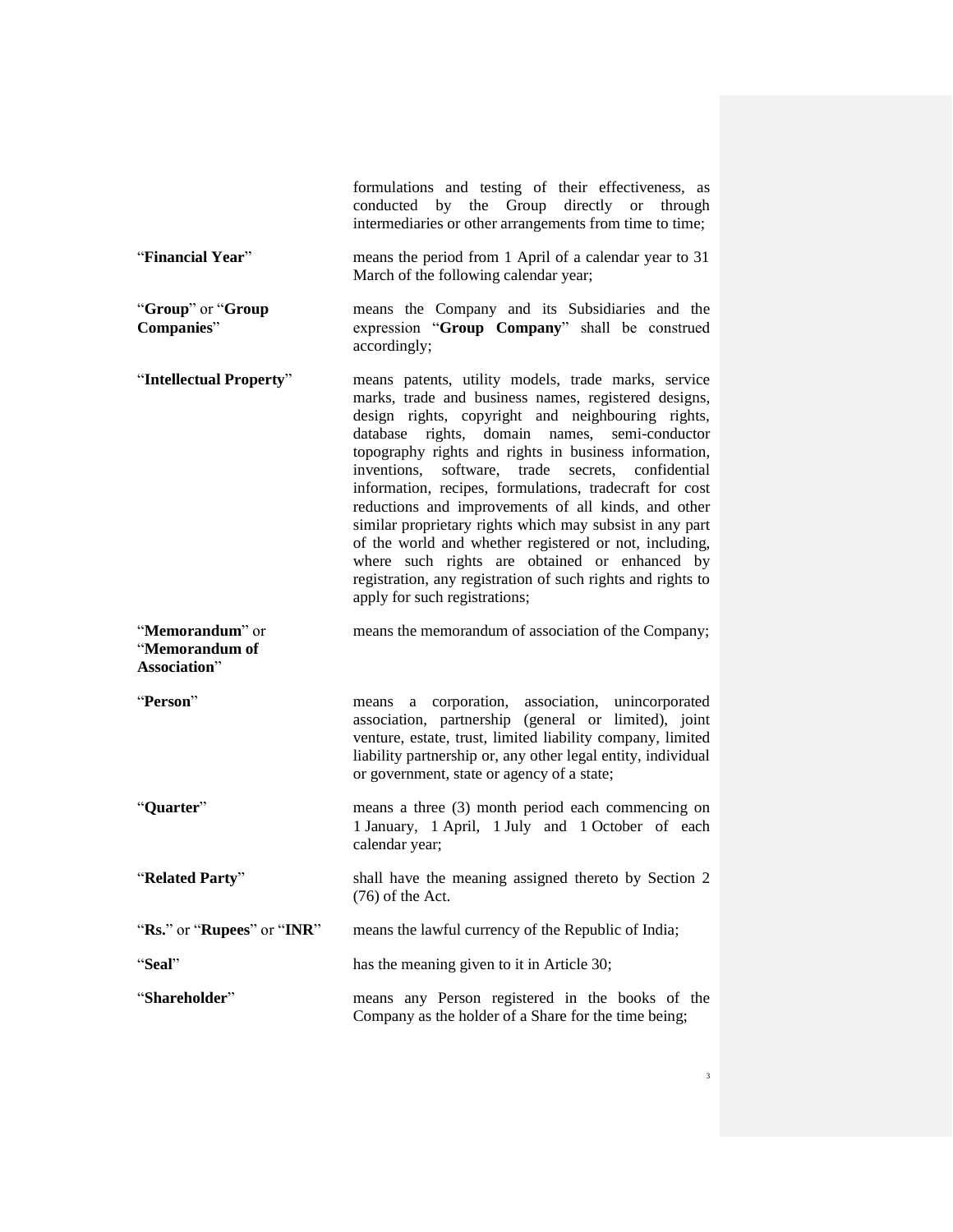| "Shares"      | means the Equity Shares and any compulsorily<br>convertible preference shares issued by the Company<br>and any other securities convertible into Equity Shares<br>issued by the Company from time to time, and "Share"<br>shall be construed accordingly; |
|---------------|-----------------------------------------------------------------------------------------------------------------------------------------------------------------------------------------------------------------------------------------------------------|
| "Subsidiary"  | has the meaning given to it in Section $2(87)$ of the Act;<br>and                                                                                                                                                                                         |
| "Third Party" | means any Person other than the Shareholders and the<br>Company.                                                                                                                                                                                          |

#### **3. SHARE CAPITAL AND VARIATION OF RIGHTS**

- 3.1 The authorised share capital of the Company will be as stated in Clause 4 of the Memorandum of Association of the Company.
- 3.2 Subject to the provisions of the Act and these Articles, the Shares in the capital of the Company shall be under the control of the Directors who may issue, allot or otherwise dispose of the same or any of them to such persons, in such proportion and on such terms and conditions and either at a premium or at par or (subject to the compliance with the provision of Section 53 of the Act) at a discount and at such time as they may from time to time think fit and with sanction of the Company in the general meeting to give to any person or persons the option or right to call for any shares either at par or premium during such time and for such consideration as the directors think fit, and may issue and allot shares in the capital of the Company on payment in full or part of any property sold and transferred or for any services rendered to the Company in the conduct of its business and any shares which may so be allotted may be issued as fully paid up shares and if so issued, shall be deemed to be fully paid shares, provided that option or right to call of shares shall not be given to any person or persons without the sanction of the Company in the general meeting.
- 3.3 The Company shall not, at any time, vary the terms of a contract referred to in prospectus or objects for which the prospectus was issued, except subject to the approval of, or except subject to an authority given by the Company in general meeting by way of special resolution, and in accordance with the provisions of the Act. Provided that the dissenting shareholders, being the shareholders who have not agreed to the proposal to vary the terms of the contracts or the objects referred to in the prospectus, shall be given an exit offer by the promoters or controlling shareholders of the Company, at the fair market value of the equity shares as on the date of the resolution of the Board of Directors recommending such variation in the terms of the contracts or the objects referred to in the prospectus, in accordance with such terms and conditions as may be specified on this behalf by the Securities and Exchange Board of India.
- 3.4 (i) Every person whose name is entered as a member in the register of members shall be entitled to receive within two months after incorporation, in case of subscribers to the Memorandum or after allotment or within one month of the receipt of application for the registration of transfer, transmission, sub-division,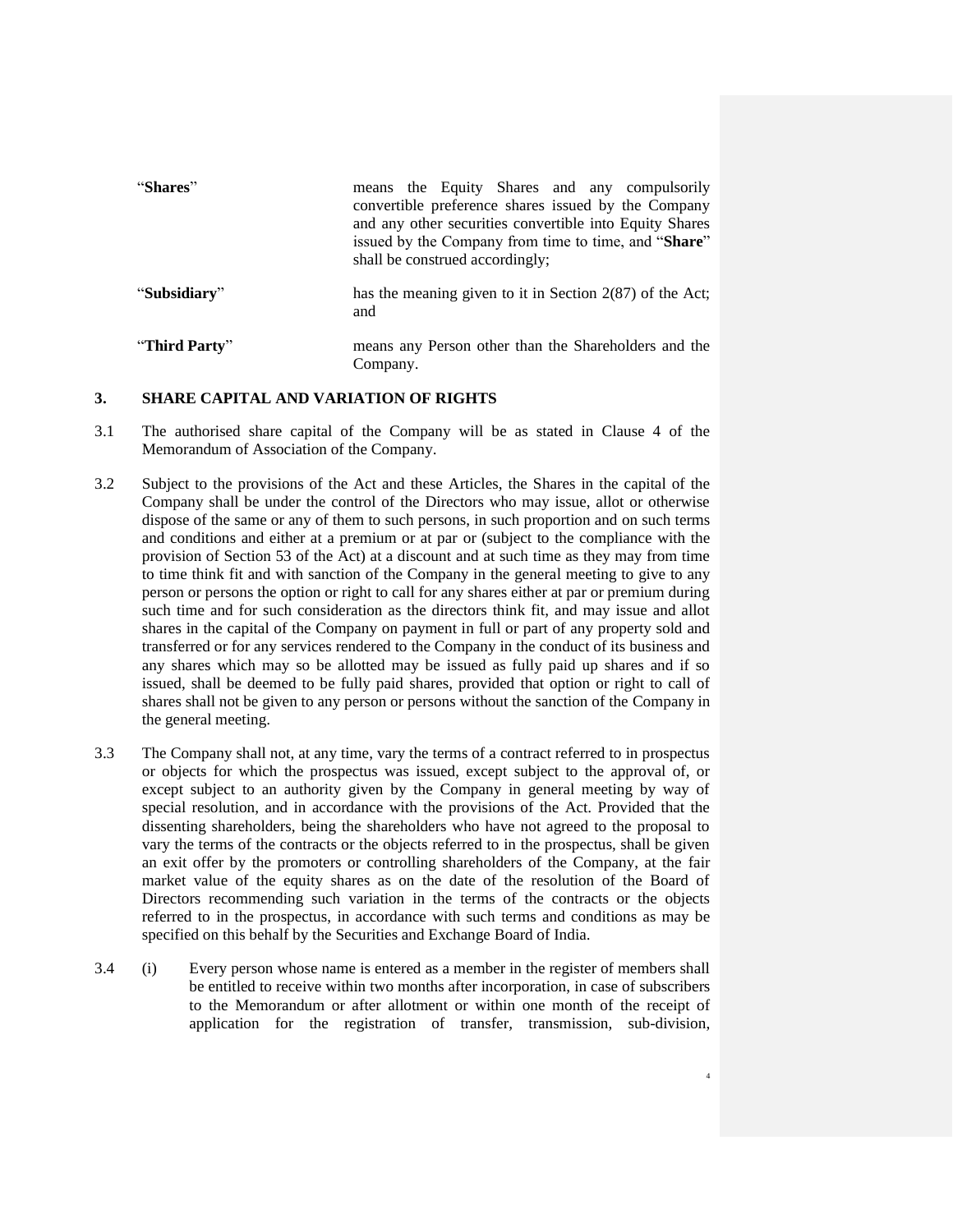consolidation or renewal or within such other period as the conditions of issue shall be provided,-

- (a) one certificate for all his shares without payment of any charges; or
- (b) several certificates, each for one or more of his shares, upon payment of twenty rupees for each certificate after the first.
- (ii) Every certificate shall be under the Seal and shall specify the number of shares to which it relates, distinctive numbers of shares in respect of which it is issued and the amount paid-up thereon and shall be in such form as the directors may prescribe and approve.
- (iii) In respect of any share or shares held jointly by several persons, the Company shall not be bound to issue more than one certificate, and delivery of a certificate for a share to one of several joint holders shall be sufficient delivery to all such holders.
- 3.5 Every holder of or subscriber to the securities of the Company shall have the option to receive Security Certificates or to hold the securities with a Depository. Such a person who is the beneficial owner of the securities can at any time opt out of a Depository, if permitted by law, in respect of any security in the manner provided by the Depositories Act, 1996. If a person opts to hold its Security with a Depository, the Company shall intimate such Depository the details of allotment of the security and on receipt of such information, the Depository shall enter in its record, the name of the allottees as the beneficial owner of that security. If a beneficial owner seeks to opt out of a Depository in respect of any security, he shall inform the Depository accordingly. The Depository shall on receipt of such information make appropriate entries in its records and shall inform the Company. The Company shall within 30 (thirty) days of the receipt of intimation from a Depository and on fulfillment of such conditions and on payment of such fees as may be specified by the regulations issue to the beneficial owner the required Certificates for the securities.
- 3.6 (i) If any share certificate be worn out, defaced, mutilated or torn or if there be no further space on the back for endorsement of transfer, then upon production and surrender thereof to the Company, a new certificate may be issued in lieu thereof, and if any certificate is lost or destroyed then upon proof thereof to the satisfaction of the Company and on execution of such indemnity as the Company deem adequate, a new certificate in lieu thereof shall be given. Every certificate under this Article shall be issued without payment of fees if the directors so decide, or on payment of such fees (not exceeding Rs. 2/- for each certificate) as the directors shall prescribe, provided that no fee shall be charged for issue of new certificates in replacement of those which are old, defaced or worn out or where there is no further space on the back thereof for endorsement of transfer.
	- (ii) Provided that notwithstanding what is stated above, the directors shall comply with such rules or regulation or requirements of any Stock Exchange or the rules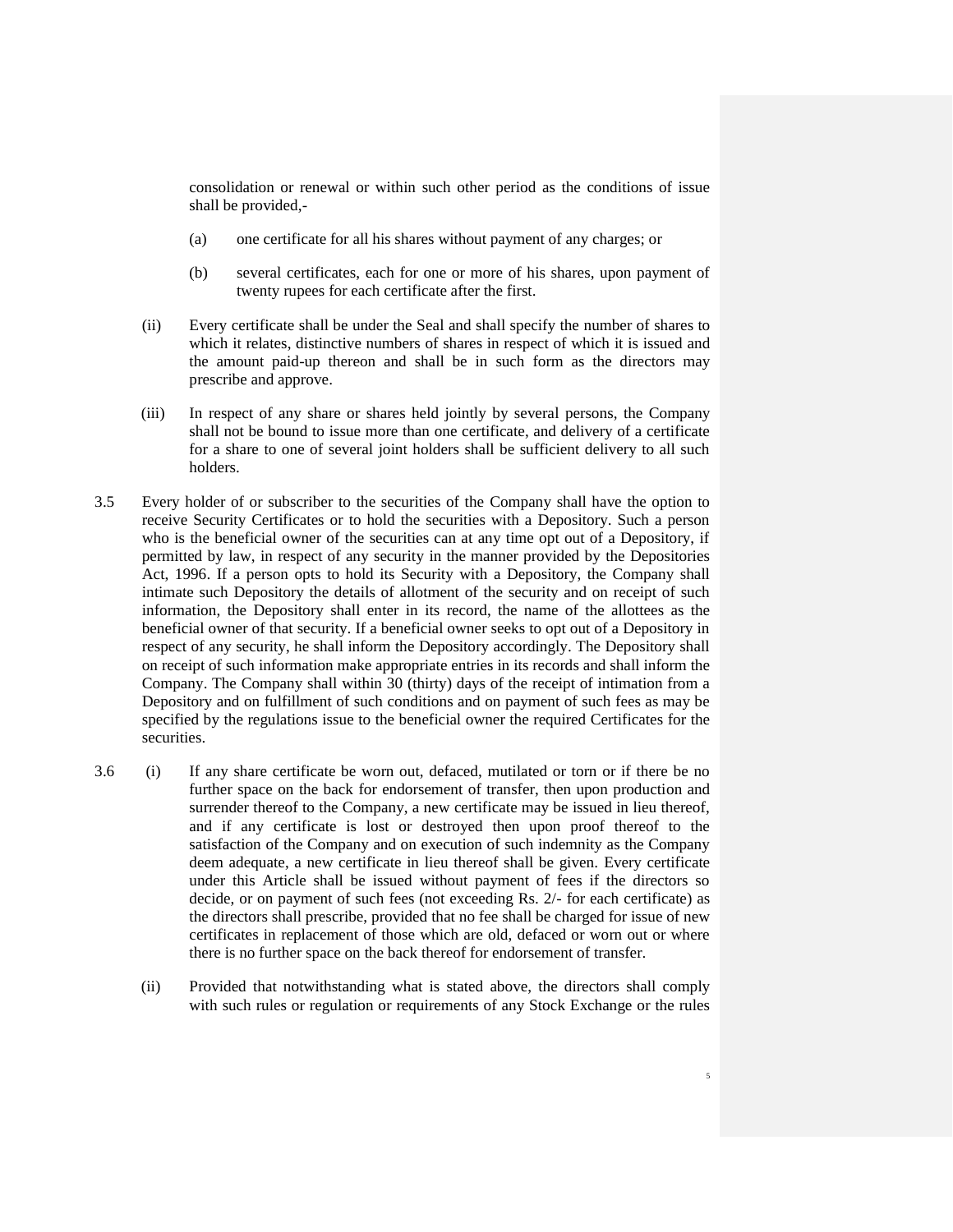made under the Act or rules made under the Securities Contracts (Regulation) Act,1956 or any other Act, or rules applicable thereof in this behalf.

- (iii) The provisions of Articles 3.3 and 3.4 shall *mutatis mutandis* apply to debentures of the Company.
- 3.7 Except as required by law, no person shall be recognised by the Company as holding any share upon any trust, and the Company shall not be bound by, or be compelled in any way to recognise (even when having notice thereof) any equitable, contingent, future or partial interest in any share, or any interest in any fractional part of a share, or (except only as by these regulations or by law otherwise provided) any other rights in respect of any share except an absolute right to the entirety thereof in the registered holder.
- 3.8 (i) The Company may exercise the powers of paying commissions conferred by subsection (6) of section 40 of the Act, provided that the rate per cent. or the amount of the commission paid or agreed to be paid shall be disclosed in the manner required by that section and rules made thereunder.
	- (ii) The rate or amount of the commission shall not exceed the rate or amount prescribed in rules made under sub-section (6) of section 40 of the Act.
	- (iii) The commission may be satisfied by the payment of cash or the allotment of fully or partly paid shares or partly in the one way and partly in the other.
- 3.9 (i) If at any time the share capital is divided into different classes of shares, the rights attached to any class (unless otherwise provided by the terms of issue of the shares of that class) may, subject to the provisions of section 48 of the Act, and whether or not the Company is being wound up, be varied with the consent in writing of the holders of three-fourths of the issued shares of that class, or with the sanction of a special resolution passed at a separate meeting of the holders of the shares of that class.
	- (ii) To every such separate meeting, the provisions of these regulations relating to general meetings shall *mutatis mutandis* apply, but so that the necessary quorum shall be at least two persons holding at least one-third of the issued shares of the class in question.
- 3.10 The rights conferred upon the holders of the shares of any class issued with preferred or other rights shall not, unless otherwise expressly provided by the terms of issue of the shares of that class, be deemed to be varied by the creation or issue of further shares ranking *pari passu* therewith.
- 3.11 Subject to the provisions of section 55 of the Act, any preference shares may, with the sanction of an ordinary resolution, be issued on the terms that they are to be redeemed, within a period not exceeding twenty years from the date of their issue, on such terms and in such manner as the Company before the issue of the shares may, by special resolution, determine.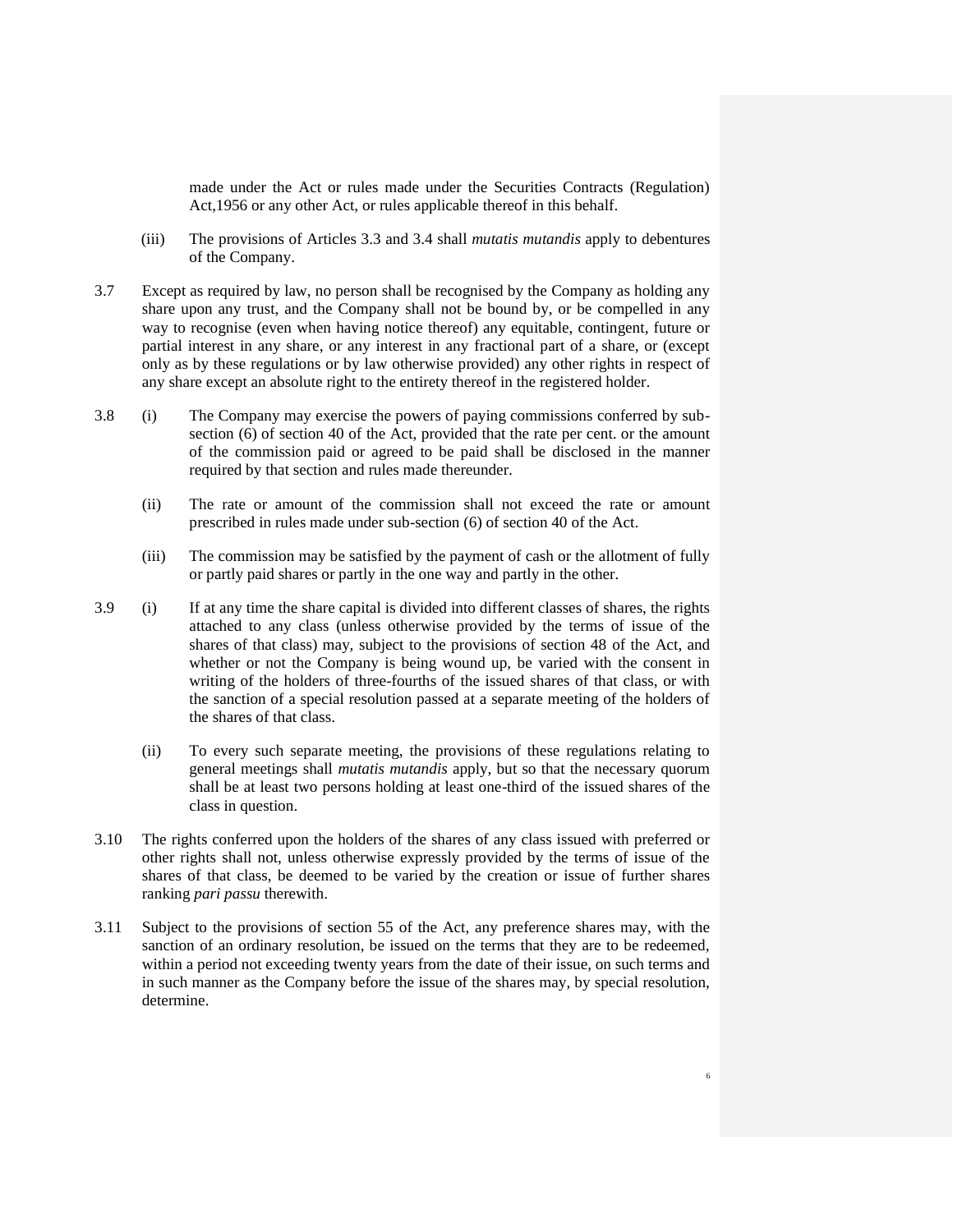### **4. LIEN**

- 4.1 (i) The Company shall have a first and paramount lien upon all the shares/debentures (other than fully paid-up shares/debentures) registered in the name of each member/holder (whether solely or jointly with others) and upon the proceeds of sale thereof for all moneys (whether presently payable or not) called or payable at a fixed time in respect of such shares/debentures and no equitable interest in any share/debenture shall be created except upon the footing and condition that this Article will have full effect and such lien shall extend to all dividends and bonuses from time to time declared in respect of such shares/debentures. Provided that the Board may at any time declare any share to be wholly or in part exempt from the provisions of this clause.
	- (ii) Unless otherwise agreed, the registration of a transfer of shares/debentures shall operate as a waiver of the Company's lien if any, on such shares/debentures. The directors may at any time declare any shares/debentures wholly or in part to be exempt from the provisions of this Article.
- 4.2 The Company may sell, in such manner as the Board thinks fit, any shares on which the Company has a lien:

Provided that no sale shall be made:

- (i) unless a sum in respect of which the lien exists is presently payable; or
- (ii) until the expiration of fourteen days after a notice in writing stating and demanding payment of such part of the amount in respect of which the lien exists as is presently payable, has been given to the registered holder for the time being of the share or the person entitled thereto by reason of his death or insolvency.
- 4.3 (i) To give effect to any such sale, the Board may authorise some person to transfer the shares sold to the purchaser thereof.
	- (ii) The purchaser shall be registered as the holder of the shares comprised in any such transfer.
	- (iii) The purchaser shall not be bound to see to the application of the purchase money, nor shall his title to the shares be affected by any irregularity or invalidity in the proceedings in reference to the sale.
- 4.4 (i) The proceeds of the sale shall be received by the Company and applied in payment of such part of the amount in respect of which the lien exists as is presently payable.
	- (ii) The residue, if any, shall, subject to a like lien for sums not presently payable as existed upon the shares before the sale, be paid to the person entitled to the shares at the date of the sale.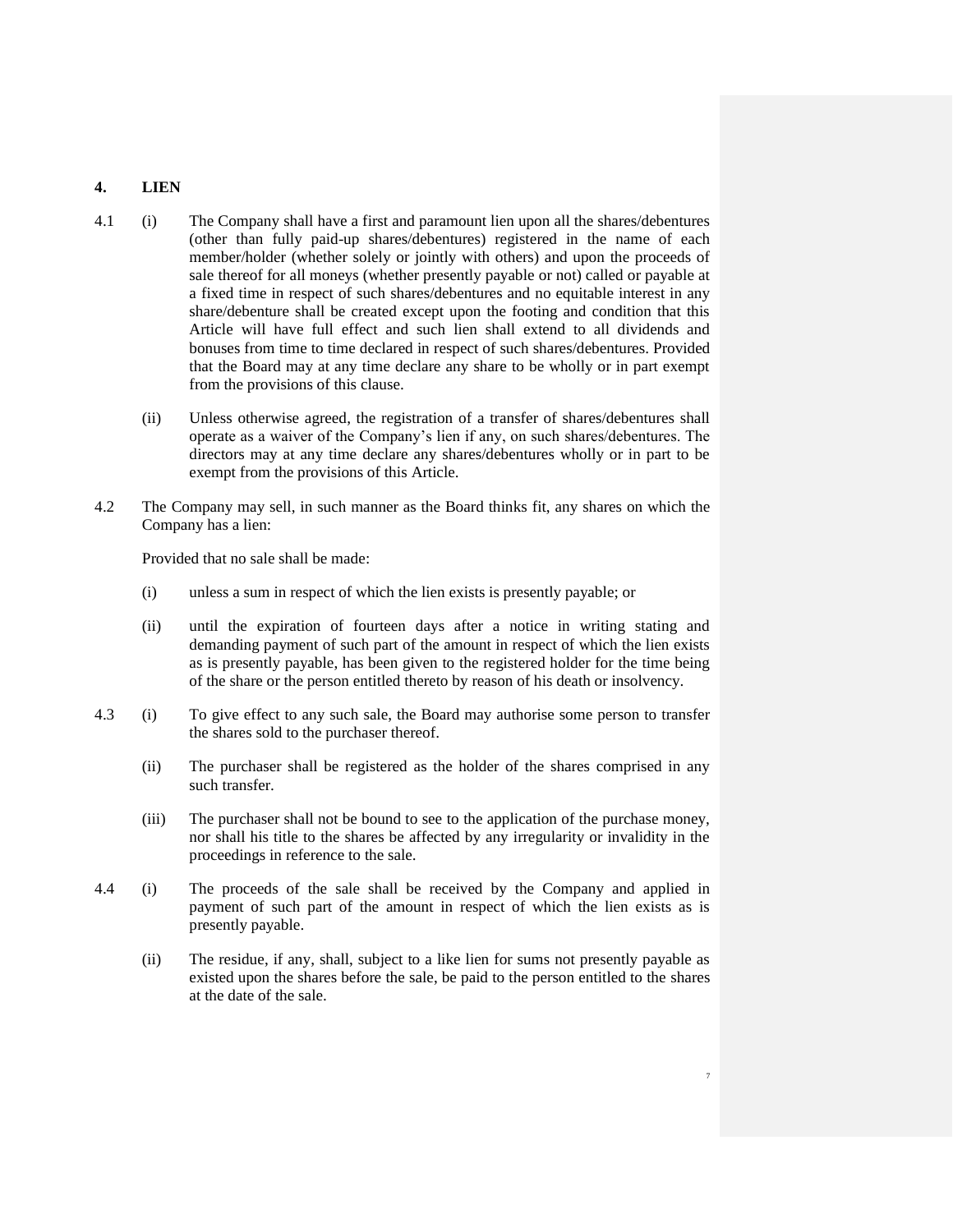### **5. CALLS ON SHARES**

5.1 (i) The Board may, from time to time, make calls upon the members in respect of any monies unpaid on their shares (whether on account of the nominal value of the shares or by way of premium) and not by the conditions of allotment thereof made payable at fixed times:

> Provided that no call shall exceed one-fourth of the nominal value of the share or be payable at less than one month from the date fixed for the payment of the last preceding call.

- (ii) Each member shall, subject to receiving at least fourteen days' notice specifying the time or times and place of payment, pay to the Company, at the time or times and place so specified, the amount called on his shares.
- (iii) A call may be revoked or postponed at the discretion of the Board.

Provided further that the Board shall not give the option or right to call on shares to any person except with the sanction of the Company in the General Meeting.

- 5.2 A call shall be deemed to have been made at the time when the resolution of the Board authorising the call was passed and may be required to be paid by installments.
- 5.3 The joint holders of a share shall be jointly and severally liable to pay all calls in respect thereof.
- 5.4 (i) If a sum called in respect of a share is not paid before or on the day appointed for payment thereof, the person from whom the sum is due shall pay interest thereon from the day appointed for payment thereof to the time of actual payment at ten per cent per annum or at such lower rate, if any, as the Board may determine.
	- (ii) The Board shall be at liberty to waive payment of any such interest wholly or in part.
- 5.5 (i) Any sum which by the terms of issue of a share becomes payable on allotment or at any fixed date, whether on account of the nominal value of the share or by way of premium, shall, for the purposes of these regulations, be deemed to be a call duly made and payable on the date on which by the terms of issue such sum becomes payable.
	- (ii) In case of non-payment of such sum, all the relevant provisions of these regulations as to payment of interest and expenses, forfeiture or otherwise shall apply as if such sum had become payable by virtue of a call duly made and notified.

8

5.6 The Board: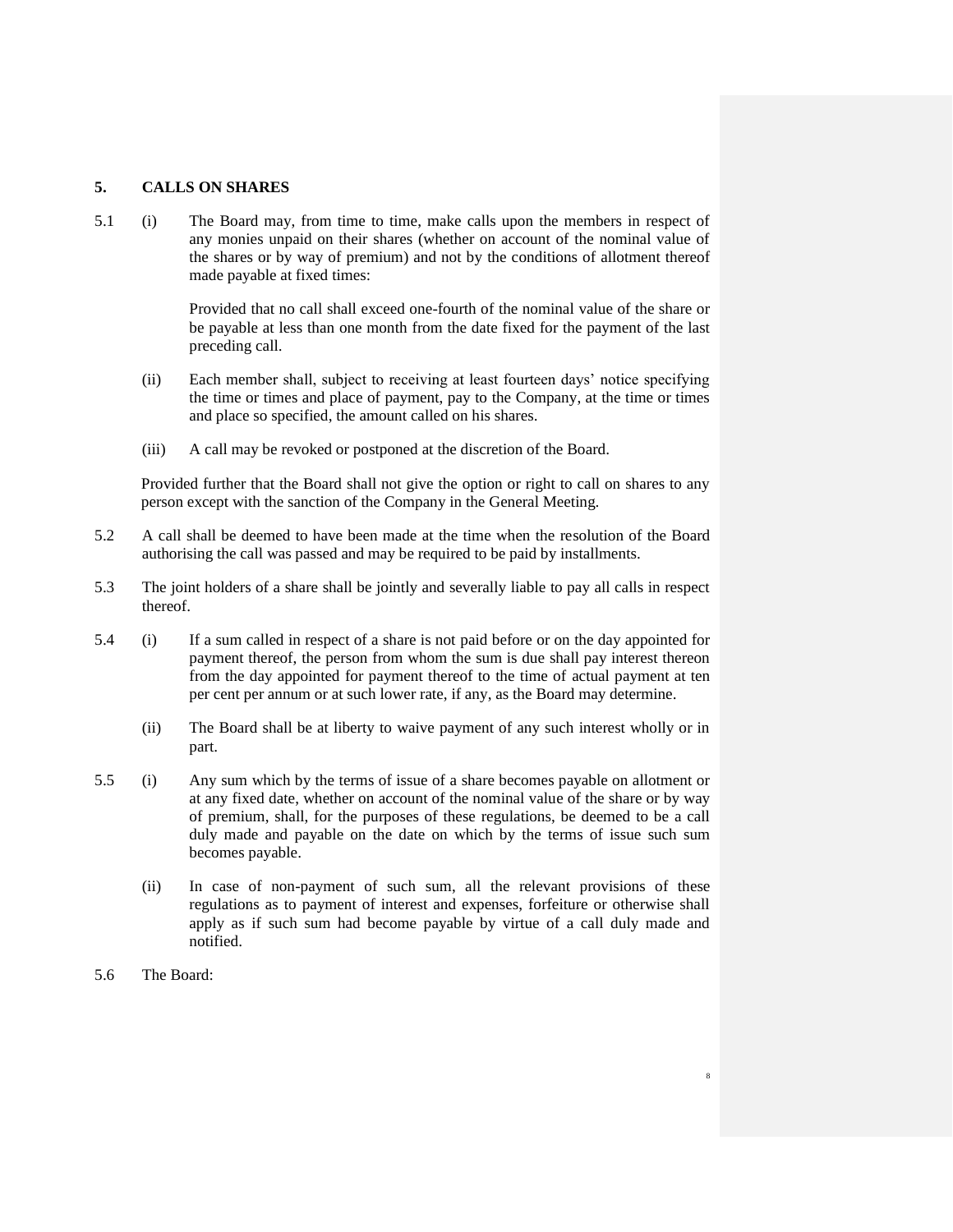- (i) may, if it thinks fit, subject to the provisions of Section 50 of the Act, receive from any member willing to advance the same, all or any part of the monies uncalled and unpaid upon any shares held by him; and
- (ii) upon all or any of the monies so advanced, may (until the same would, but for such advance, become presently payable) pay interest at such rate not exceeding, unless the Company in general meeting shall otherwise direct, twelve per cent. per annum, as may be agreed upon between the Board and the member paying the sum in advance, provided that money paid in advance of calls shall not confer a right to participate in profits or dividend or to participate in profits. The directors may at any time repay the amount so advanced.
- 5.7 The members shall not be entitled to any voting rights in respect of the moneys so paid by him until the same would but for such payment, become presently payable.
- 5.8 The provisions of this Article shall mutatis mutandis apply to the calls on debentures of the Company.

## **6. TRANSFER AND TRANSMISSION OF SHARES**

- 6.1 (i) A common form of transfer shall be used and the instrument of transfer of any share in the Company shall be in writing and all provisions of section 56 of the Act and statutory modification thereof for the time being shall be duly complied with in respect of all transfer of shares and registration thereof and be executed by or on behalf of both the transferor and transferee.
	- (ii) The transferor shall be deemed to remain a holder of the share until the name of the transferee is entered in the register of members in respect thereof.
- 6.2 The Board may, subject to the right of appeal conferred by section 58 of the Act, decline to register:
	- (i) the transfer of a share, not being a fully paid share, to a person of whom they do not approve; or
	- (ii) any transfer of shares on which the Company has a lien.
- 6.3 The Board may decline to recognise any instrument of transfer unless-
	- (i) the instrument of transfer is in the form as prescribed in rules made under subsection (1) of section 56 of the Act;
	- (ii) the instrument of transfer is accompanied by the certificate of the shares to which it relates, and such other evidence as the Board may reasonably require to show the right of the transferor to make the transfer; and

9

(iii) the instrument of transfer is in respect of only one class of shares.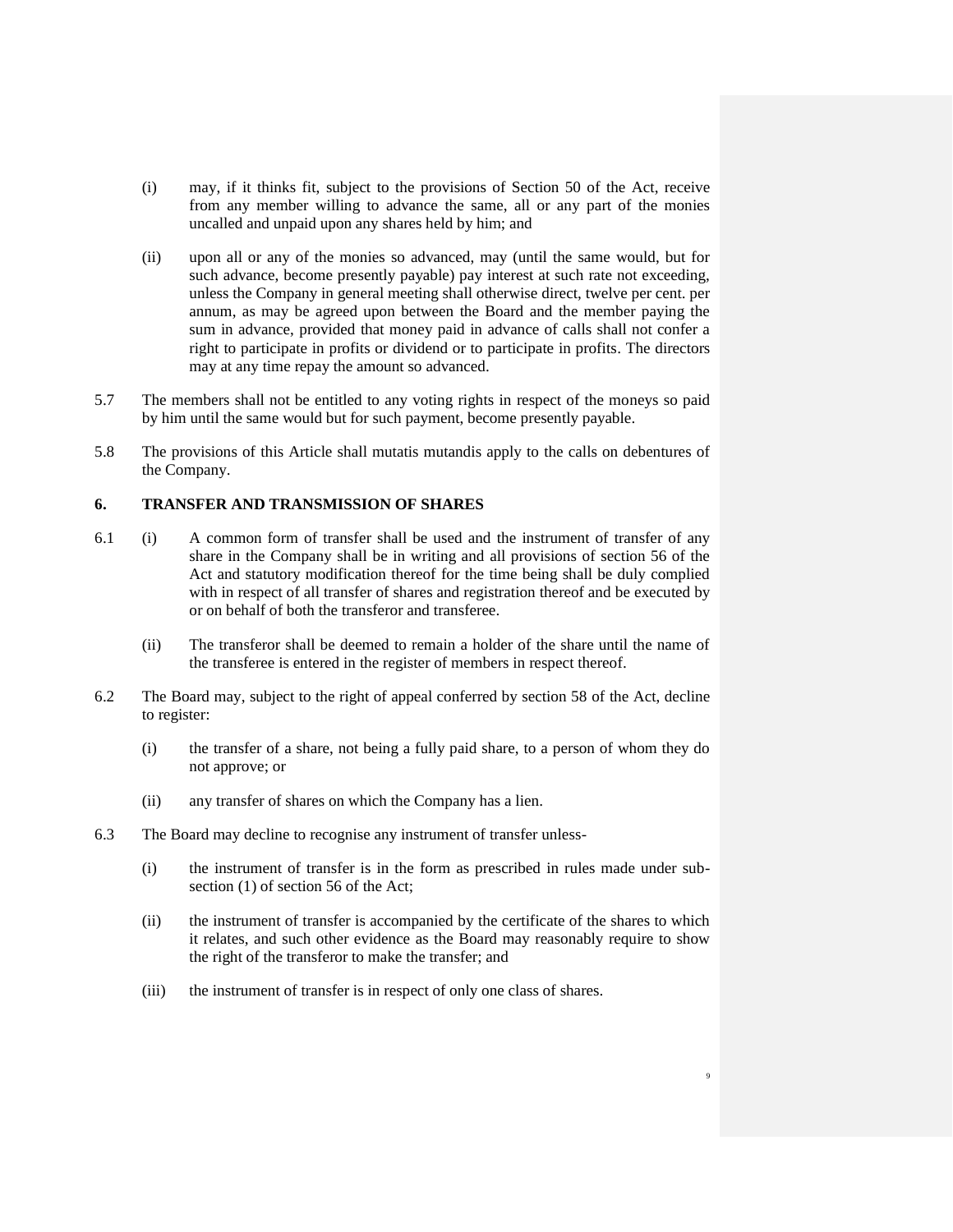- 6.4 Subject to the provisions of Sections 58 and 59 of the Act, these Articles and other applicable provisions of the Act or any other law for the time being in force, the Board of Directors may refuse whether in pursuance of any power of the Company under these Articles or otherwise to register the transfer of, or the transmission by operation of law of the right to, any shares or interest of a member in or debentures of the Company. The Company shall within one month from the date on which the instrument of transfer, or the intimation of such transmission, as the case may be, was delivered to Company, send notice of the refusal to the transferee and the transferor or to the person giving intimation of such transmission, as the case may be, giving reasons for such refusal. Provided that the registration of a transfer shall not be refused on the ground of the transferor being either alone or jointly with any other person or persons indebted to the Company on any account whatsoever except where the Company has a lien on shares. Transfer of shares/debentures in whatever lot shall not be refused.
- 6.5 No fee shall be charged for registration of transfer, transmission, probate, succession certificate and Letters of Administration, Certificate of Death or Marriage, Power of Attorney or similar other document.
- 6.6 On giving not less than seven days' previous notice in accordance with section 91 of the Act and rules made thereunder, the registration of transfers may be suspended at such times and for such periods as the Board may from time to time determine:

Provided that such registration shall not be suspended for more than thirty days at any one time or for more than forty-five days in the aggregate in any year.

- 6.7 Any transfer of the shares of the Company shall be subject to the provisions of the Act, as applicable to public companies limited by shares and these Articles.
- 6.8 (i) On the death of a member, the survivor or survivors where the member was a joint holder, and his nominee or nominees or legal representatives where he was a sole holder, shall be the only persons recognised by the Company as having any title to his interest in the shares.
	- (ii) Nothing in clause (i) shall release the estate of a deceased joint holder from any liability in respect of any share which had been jointly held by him with other persons.
- 6.9 (i) Any person becoming entitled to a share in consequence of the death or insolvency of a member may, upon such evidence being produced as may from time to time properly be required by the Board and subject as hereinafter provided, elect, either-
	- (a) to be registered himself as holder of the share; or
	- (b) to make such transfer of the share as the deceased or insolvent member could have made.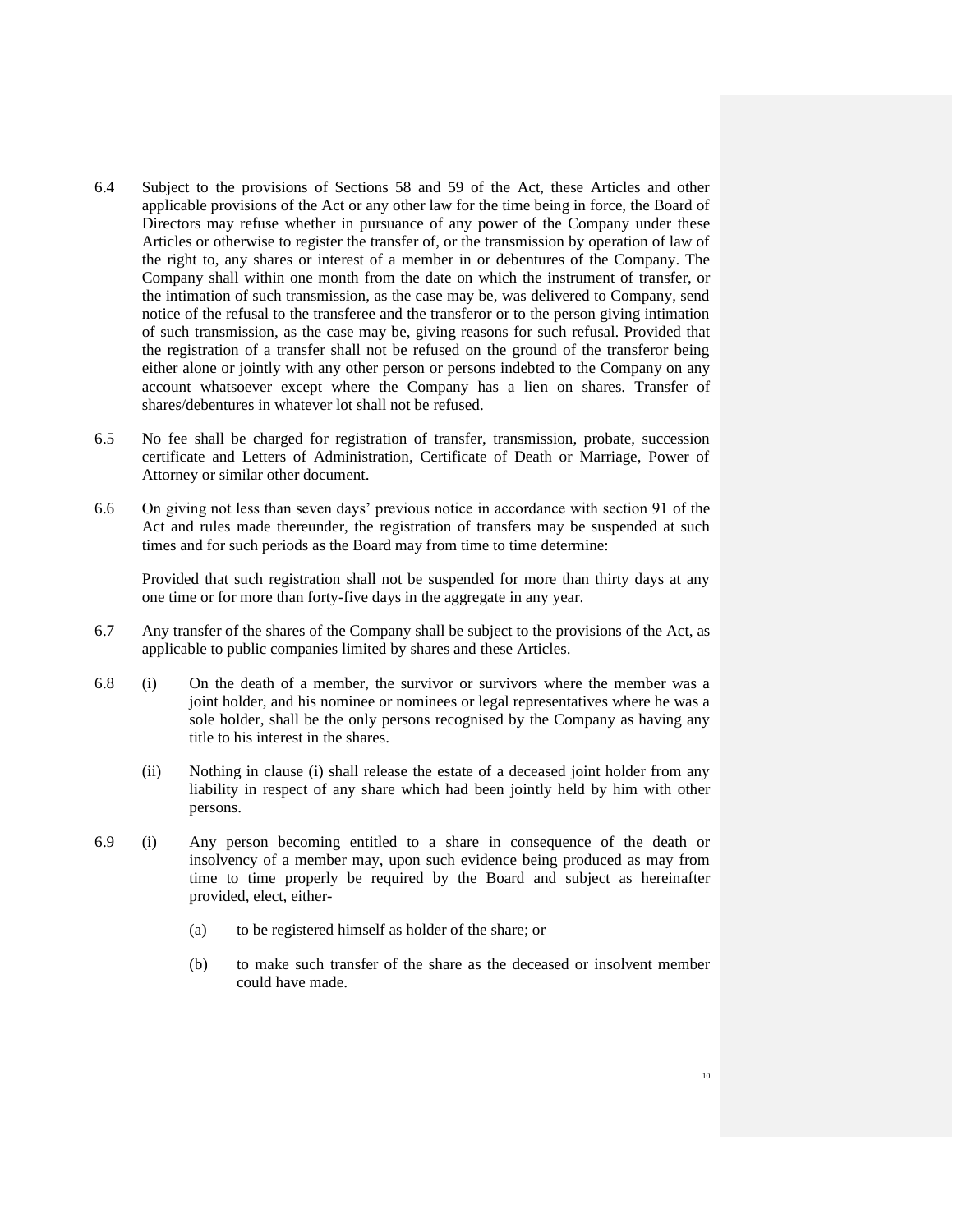- (ii) The Board shall, in either case, have the same right to decline or suspend registration as it would have had, if the deceased or insolvent member had transferred the share before his death or insolvency.
- 6.10 (i) If the person so becoming entitled shall elect to be registered as holder of the share himself, he shall deliver or send to the Company a notice in writing signed by him stating that he so elects.
	- (ii) If the person aforesaid shall elect to transfer the share, he shall testify his election by executing a transfer of the share.
	- (iii) All the limitations, restrictions and provisions of these regulations relating to the right to transfer and the registration of transfers of shares shall be applicable to any such notice or transfer as aforesaid as if the death or insolvency of the member had not occurred and the notice or transfer were a transfer signed by that member.
- 6.11 A person becoming entitled to a share by reason of the death or insolvency of the holder shall be entitled to the same dividends and other advantages to which he would be entitled if he were the registered holder of the share, except that he shall not, before being registered as a member in respect of the share, be entitled in respect of it to exercise any right conferred by membership in relation to meetings of the Company:

Provided that the Board may, at any time, give notice requiring any such person to elect either to be registered himself or to transfer the share, and if the notice is not complied with within ninety days, the Board may thereafter withhold payment of all dividends, bonuses or other monies payable in respect of the share, until the requirements of the notice have been complied with.

## **7. FORFEITURE OF SHARES**

- 7.1 If a member fails to pay any call, or installment of a call, on the day appointed for payment thereof, the Board may, at any time thereafter during such time as any part of the call or installment remains unpaid, serve a notice on him requiring payment of so much of the call or installment as is unpaid, together with any interest which may have accrued.
- 7.2 The notice aforesaid shall:
	- (i) name a further day (not being earlier than the expiry of fourteen days from the date of service of the notice) on or before which the payment required by the notice is to be made; and
	- (ii) state that, in the event of non-payment on or before the day so named, the shares in respect of which the call was made shall be liable to be forfeited.
- 7.3 If the requirements of any such notice as aforesaid are not complied with, any share in respect of which the notice has been given may, at any time thereafter, before the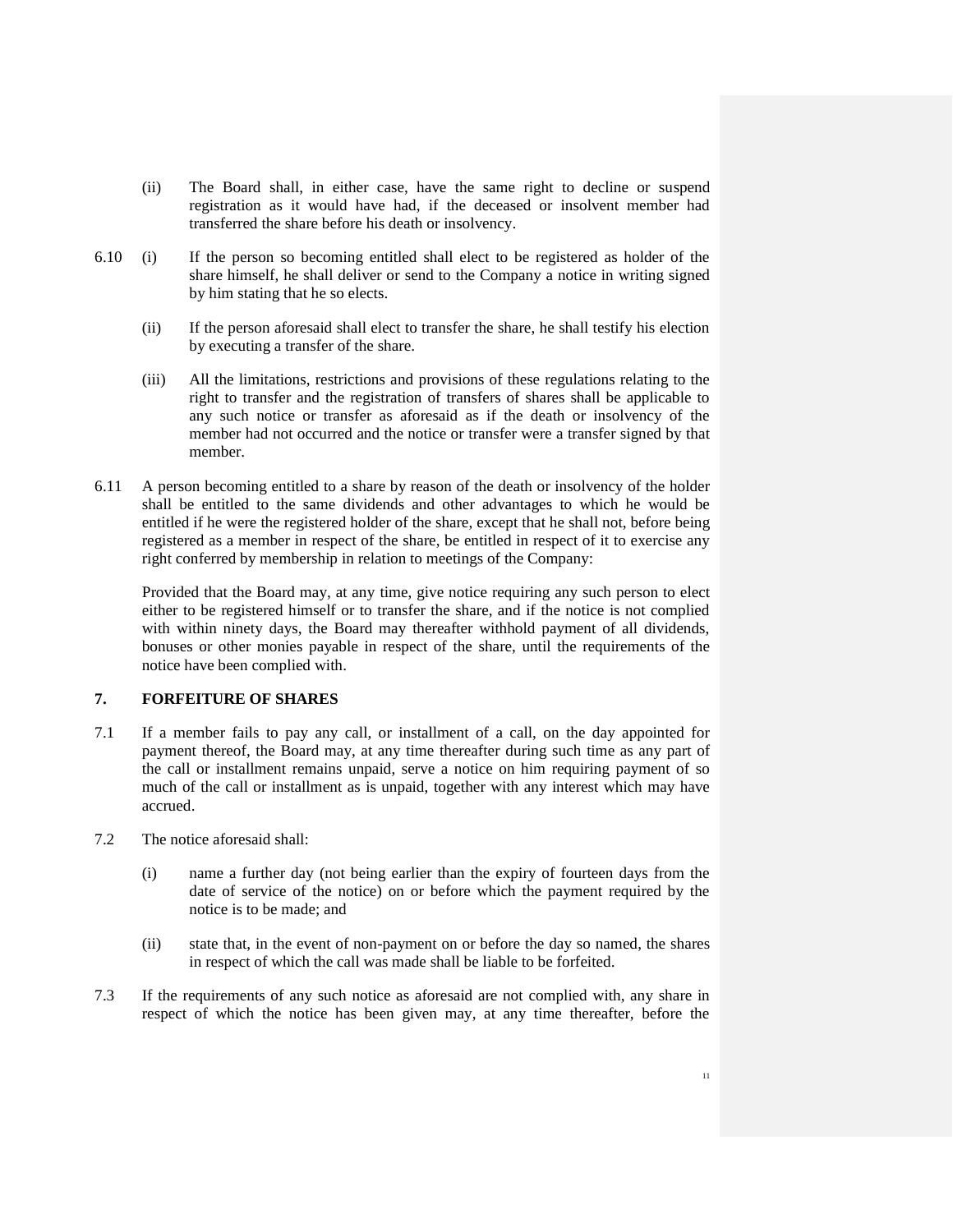payment required by the notice has been made, be forfeited by a resolution of the Board to that effect.

- 7.4 (i) A forfeited share may be sold or otherwise disposed of on such terms and in such manner as the Board thinks fit.
	- (ii) At any time before a sale or disposal as aforesaid, the Board may cancel the forfeiture on such terms as it thinks fit.
- 7.5 (i) A person whose shares have been forfeited shall cease to be a member in respect of the forfeited shares, but shall, notwithstanding the forfeiture, remain liable to pay to the Company all monies which, at the date of forfeiture, were presently payable by him to the Company in respect of the shares.
	- (ii) The liability of such person shall cease if and when the Company shall have received payment in full of all such monies in respect of the shares.
- 7.6 (i) A duly verified declaration in writing that the declarant is a Director, the manager or the secretary, of the Company, and that a share in the Company has been duly forfeited on a date stated in the declaration, shall be conclusive evidence of the facts therein stated as against all persons claiming to be entitled to the share;
	- (ii) The Company may receive the consideration, if any, given for the share on any sale or disposal thereof and may execute a transfer of the share in favour of the person to whom the share is sold or disposed of;
	- (iii) The transferee shall thereupon be registered as the holder of the share; and
	- (iv) The transferee shall not be bound to see to the application of the purchase money, if any, nor shall his title to the share be affected by any irregularity or invalidity in the proceedings in reference to the forfeiture, sale or disposal of the share.
- 7.7 The provisions of these regulations as to forfeiture shall apply in the case of non-payment of any sum which, by the terms of issue of a share, becomes payable at a fixed time, whether on account of the nominal value of the share or by way of premium, as if the same had been payable by virtue of a call duly made and notified.

## **8. INCREASE AND REDUCTION OF CAPITAL**

8.1 Subject to Article 18 the Company may, from time to time, in a General Meeting, by an ordinary resolution, whether all the Shares for the time being authorised shall have been issued or not and whether all the Shares for the time being issued shall have been fully called up or not, increase its authorised Share capital by issuing new Shares as may be deemed expedient. Such new Shares may be divided into such classes and be of such value as the resolution authorising such increase directs. The Board may increase the subscribed and paid up Share capital of the Company by the issue of further Shares in accordance with the applicable provisions of the Act.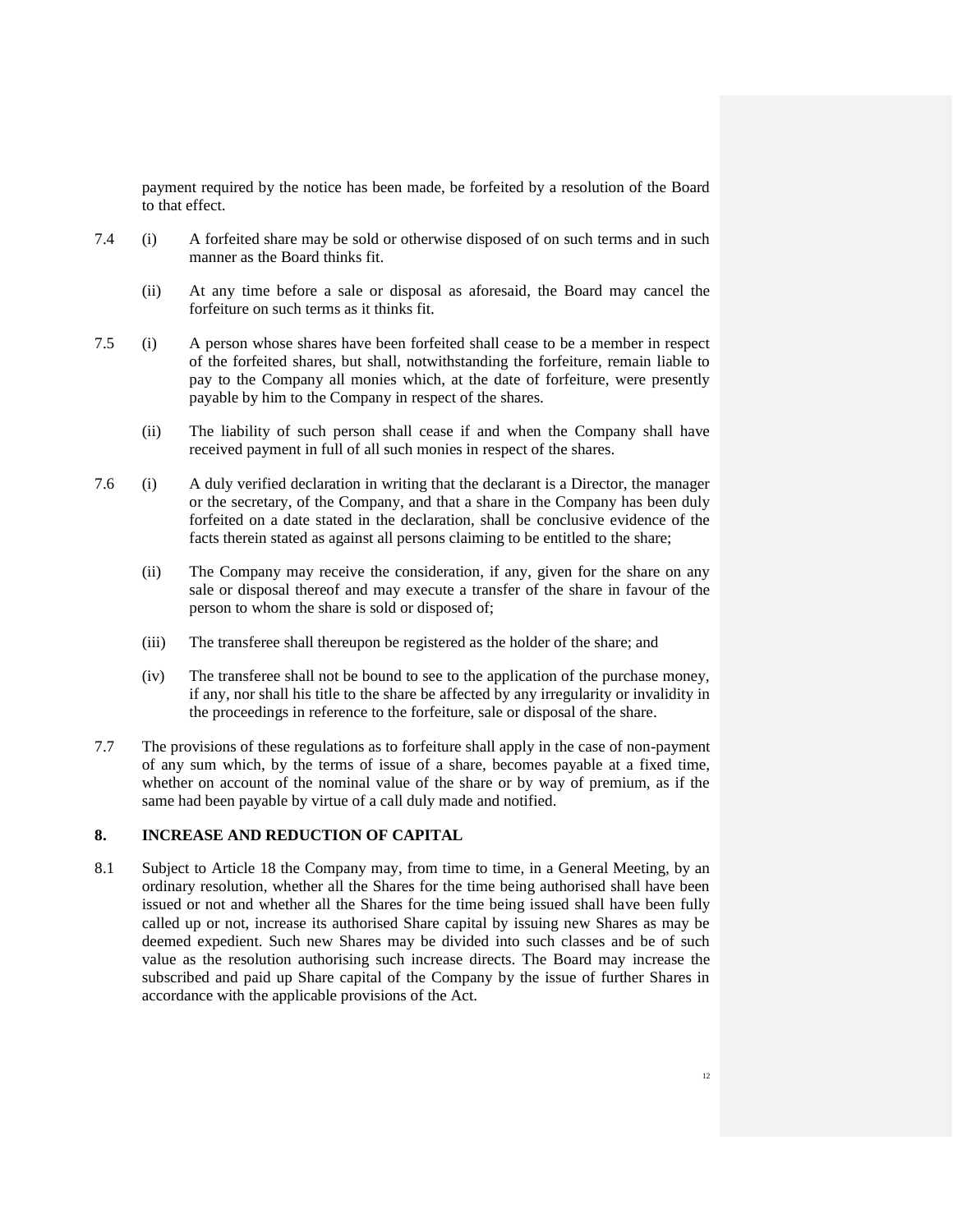#### **9. CAPITALISATION OF PROFITS**

- 9.1 (i) The Company in general meeting may, upon the recommendation of the Board, resolve:
	- (a) that it is desirable to capitalise any part of the amount for the time being standing to the credit of any of the Company's reserve accounts, or to the credit of the profit and loss account, or otherwise available for distribution; and
	- (b) that such sum be accordingly set free for distribution in the manner specified in clause (ii) amongst the members who would have been entitled thereto, if distributed by way of dividend and in the same proportions.
	- (ii) The sum aforesaid shall not be paid in cash but shall be applied, subject to the provision contained in clause (iii), either in or towards:
		- (a) paying up any amounts for the time being unpaid on any shares held by such members respectively;
		- (b) paying up in full, unissued shares of the Company to be allotted and distributed, credited as fully paid-up, to and amongst such members in the proportions aforesaid; and
		- (c) partly in the way specified in sub-clause (a) and partly in that specified in sub-clause (b).
	- (iii) A securities premium account and a capital redemption reserve account may, for the purposes of this regulation, be applied in the paying up of unissued shares to be issued to members of the Company as fully paid bonus shares;
	- (iv) The Board shall give effect to the resolution passed by the Company in pursuance of this regulation.
- 9.2 (i) Whenever such a resolution as aforesaid shall have been passed, the Board shall:
	- (a) make all appropriations and applications of the undivided profits resolved to be capitalised thereby, and all allotments and issues of fully paid shares if any; and
	- (b) generally do all acts and things required to give effect thereto.
	- (ii) The Board shall have power:
		- (a) to make such provisions, by the issue of fractional certificates or by payment in cash or otherwise as it thinks fit, for the case of shares becoming distributable in fractions; and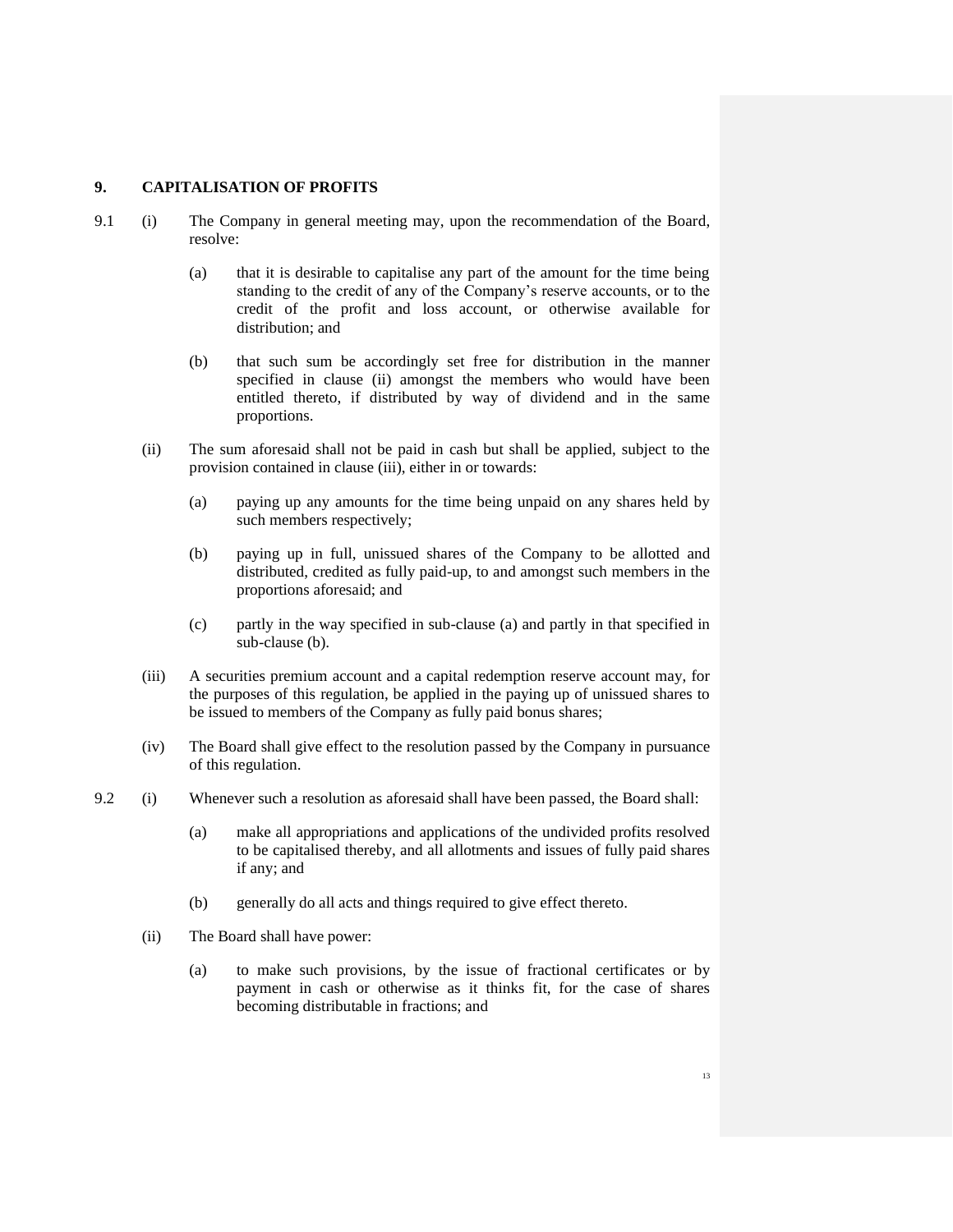- (b) to authorise any person to enter, on behalf of all the members entitled thereto, into an agreement with the Company providing for the allotment to them respectively, credited as fully paid-up, of any further shares to which they may be entitled upon such capitalisation, or as the case may require, for the payment by the Company on their behalf, by the application thereto of their respective proportions of profits resolved to be capitalised, of the amount or any part of the amounts remaining unpaid on their existing shares;
- (iii) Any agreement made under such authority shall be effective and binding on such members.

## **10. BUY-BACK OF SHARES**

10.1 Notwithstanding anything contained in these Articles but subject to the provisions of sections 68 to 70 of the Act and any other applicable provision of the Act or any other law for the time being in force, the Company may purchase its own shares or other specified securities.

## **11. DEMATERIALISATION AND REMATERIALISATION OF SHARES**

11.1 The Company shall be entitled to dematerialise its existing Shares and rematerialise its Shares held in the depositories and/or to issue fresh Shares in a dematerialised form pursuant to the Depositories Act, 1996 and rules framed thereunder, if any.

## **12. TERM OF ISSUE OF DEBENTURE**

12.1 Any debentures, debenture-stock or other securities may be issued at a discount, premium or otherwise and may be issued on condition that they shall be convertible into shares of any denomination, and with any privileges and conditions as to redemption, surrender, drawing, allotment of shares and attending (but not voting) at a general meeting, appointment of directors and otherwise. Debentures with the right to conversion into or allotment of shares shall be issued only with the consent of the Company in a general meeting by special resolution.

### **13. UNPAID OR UNCLAIMED DIVIDEND**

- 13.1 Where the Company has declared a dividend but which has not been paid or claimed within 30 days from the date of declaration, the Company shall, within seven days from the date of expiry of the said period of 30 days, transfer the total amount of dividend which remains unpaid or unclaimed within the said period of 30 days, to a special account to be opened by the Company in that behalf in any scheduled bank, to be called "Unpaid Dividend of S.H. Kelkar and Company Limited Account".
- 13.2 Any money transferred to the unpaid dividend account of the Company which remains unpaid or unclaimed for a period of seven years from the date of such transfer, shall be transferred by the Company to the Investor Education and Protection Fund established under Section 125 of the Act.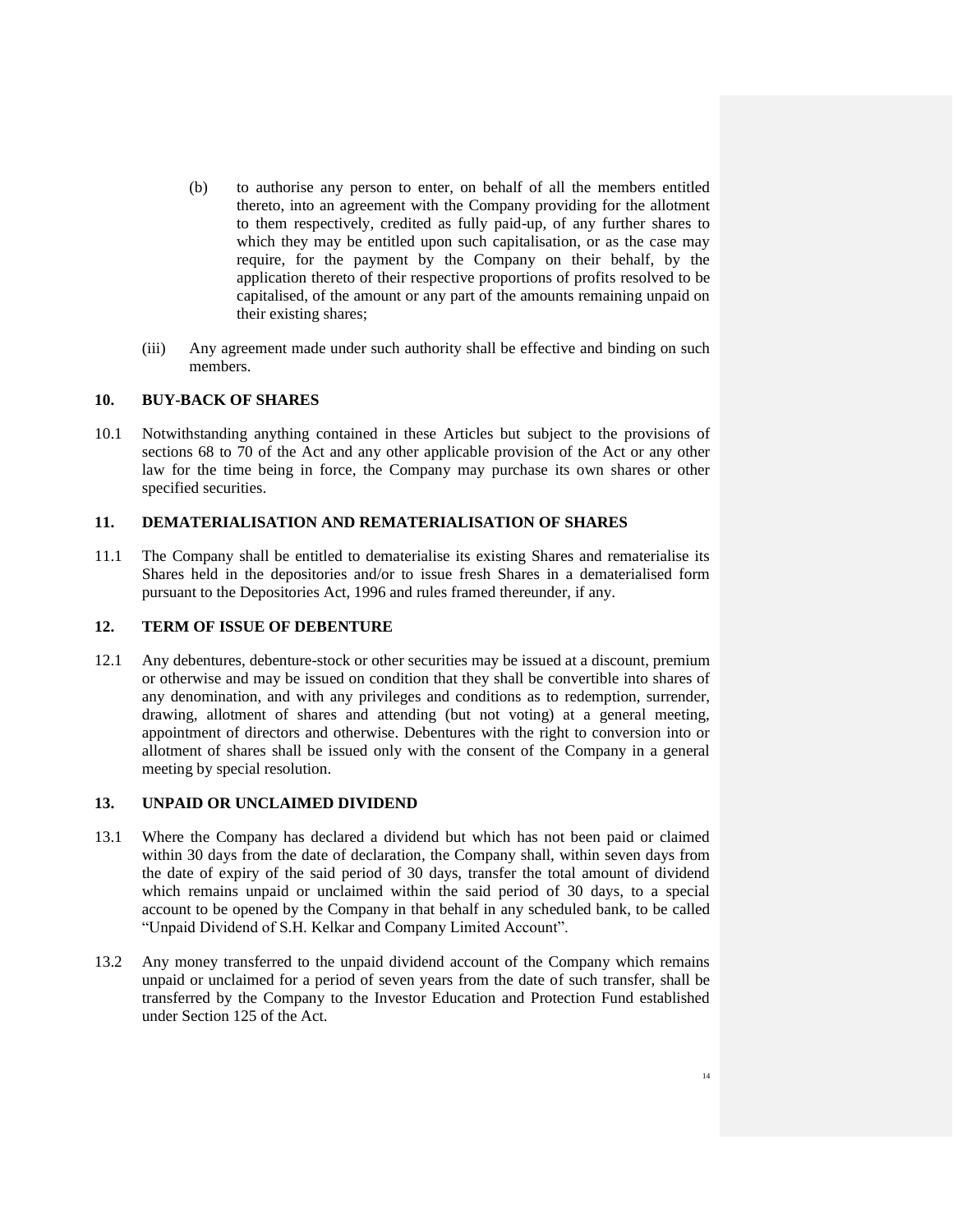13.3 No unclaimed or unpaid dividend shall be forfeited by the Board of Directors until the claim becomes barred by law.

## **14. BOARD OF DIRECTORS OF THE COMPANY**

- 14.1 Subject to the provisions of section 149 of the Act and unless and until otherwise agreed and determined by the Company by a special resolution, the Board shall consist of a minimum of three (3) Directors and a maximum of fifteen (15) Directors.
- 14.2 Subject to the Act and applicable law, and approval by a committee of independent directors of the Company and ratification by the Board, any Shareholder who owns at least ten per cent. (10%) or more Shares, shall have the right to nominate one (1) Director on the Board.
- 14.3 The Board shall be responsible for compliance with all applicable law, regulations, rules and guidelines as well as the listing agreement and all the policies adopted by the Company, including the anti-corruption policy, in the course of carrying out the supervision and management of the Company.
- 14.4 The Company may exercise the powers conferred on it by section 88 of the Act with regard to the keeping of a foreign register; and the Board may (subject to the provisions of that section) make and vary such regulations as it may thinks fit respecting the keeping of any such register.
- 14.5 All cheques, promissory notes, drafts, *hundis*, bills of exchange and other negotiable instruments, and all receipts for monies paid to the Company, shall be signed, drawn, accepted, endorsed, or otherwise executed, as the case may be, by such person and in such manner as the Board shall from time to time by resolution determine.
- 14.6 Every Director present at any meeting of the Board or of a committee thereof shall sign his name in a book to be kept for that purpose.
- 14.7 (i) Subject to the provisions of section 149 of the Act, the Board shall have power at any time, and from time to time, to appoint a person as an additional director, provided the number of the Directors and additional directors together shall not at any time exceed the maximum strength fixed for the Board by the Articles.
	- (ii) Such person shall hold office only up to the date of the next annual general meeting of the Company but shall be eligible for appointment by the Company as a Director at that meeting subject to the provisions of the Act.

## **15. DIRECTORS**

15.1 A Director may be or become a Director of any company Controlled by the Company, or in which he may be interested as a vendor, shareholder, or otherwise howsoever and no Director shall be accountable for any benefits received as director or shareholder of such company.

**Comment [DC2]: DELETION OF ARTICLE 14.2 PROPOSED BY WAY OF POSTAL BALLOT – NOVEMBER 2021.**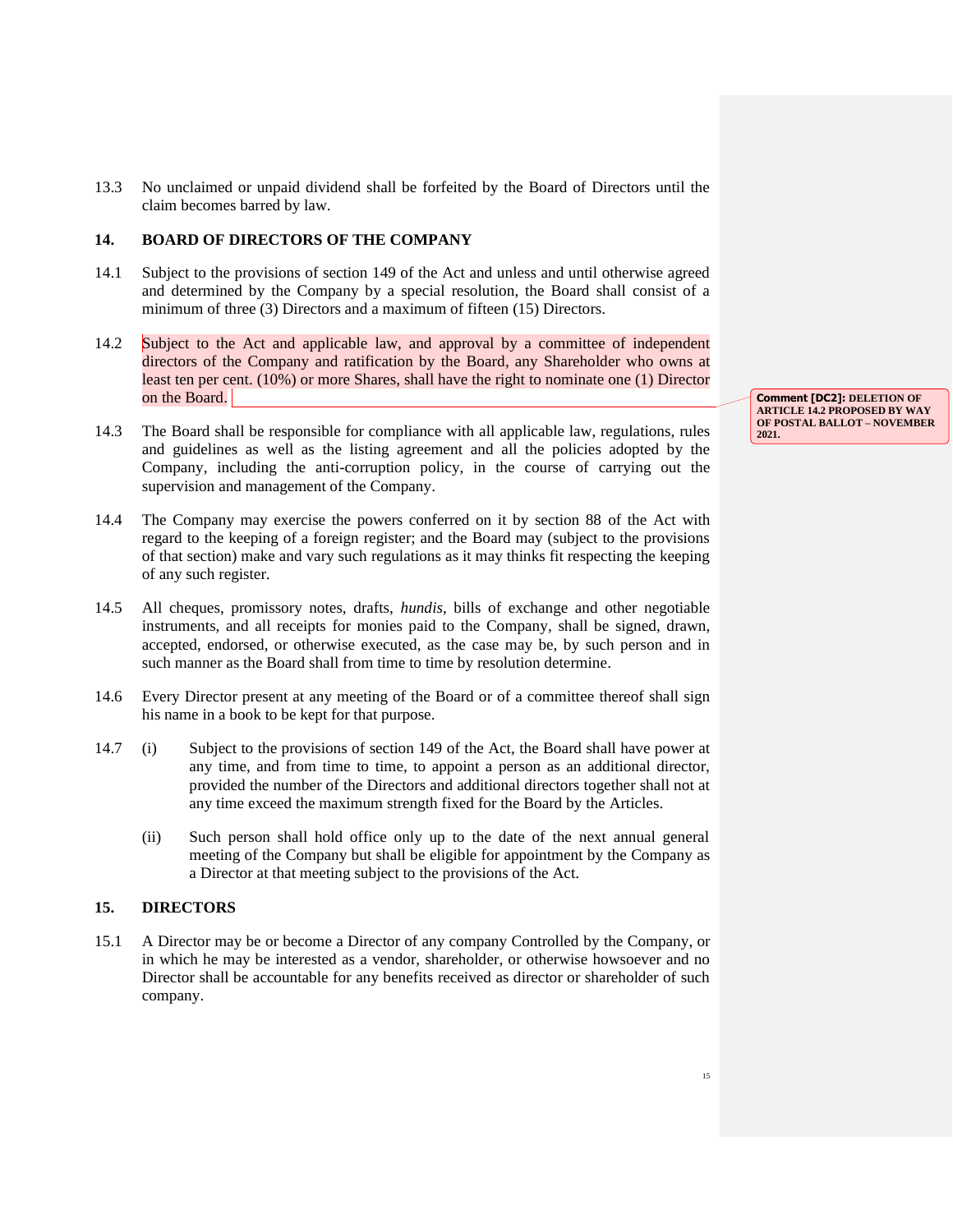- 15.2 The Directors, except the managing director and the whole time directors, shall not be entitled to remuneration in their capacity as Directors of the Company.A Director may be paid fees for attending meetings of the Board, or any committee of the Board or for any purpose whatsoever, as may be decided by the Board, provided that the amount of such fees shall not exceed the amount as prescribed under the Act and the rules framed thereunder from time to time.
- 15.3 Subject to the provisions of section 161 of the Act, the Board shall have power at any time, and from time to time, to appoint a person as an alternate director for a Director during his absence for a period of not less than three months from India. who shall be entitled to receive notice of all meetings of the Board and attend and vote at any meeting at which the Director appointing him is not personally present, and generally in the absence of his appointer to do all the things which his appointer is authorised or empowered to do. A Director who is also acting as an alternate of another Director shall be entitled, in the absence of his appointer, to a separate vote on behalf of his appointer in addition to his own vote, and to be counted as part of the quorum of the Board on both his own account and in respect of the Director for whom he is the alternate.

### **16. BOARD MEETINGS**

- 16.1 Meetings of the Board shall be properly convened and held at such times and places as may be determined by the Board from time to time, but shall be held at least once every quarter, in such a manner that not more than one hundred and twenty (120) days shall intervene between two consecutive meetings of the Board.
- 16.2 No meeting of the Board shall be convened on less than fifiteen (15) days' written notice to the Directors. The notice of meetings of the Board must contain an agenda of items (and all other relevant documentation) proposed to be considered at the meeting of the Board. Any Director may require any additional item to be put on the agenda by written notice sent to the company secretary at least seven (7) days before the relevant meeting. Save for any such validly notified additional item, the business conducted at any meeting of the Board shall only comprise those matters expressly stated in the notice convening such meeting.
- 16.3 Any Director may request in writing the company secretary to convene a meeting of the Board setting out the proposed agenda. If the company secretary does not convene such meeting of the Board within seven (7) days of such written request, such Director may directly convene a meeting of the Board and set the agenda for such Board Meeting.
- 16.4 The quorum for any meeting of the Board shall beone-third of the total strength of the Board or two (2) Directors, whichever is higher.
- 16.5 If a quorum is not present within one (1) hour of the time appointed for a meeting, the meeting shall stand adjourned to the same place and time seven (7) days after the original date set for such meeting of the Board. If a quorum is not present within one (1) hour of the time appointed for the adjourned meeting, the meeting shall again stand adjourned to the same time and place seven (7) days after the date set for the adjourned meeting. If a quorum is not present within one (1) hour of the time appointed for the second adjourned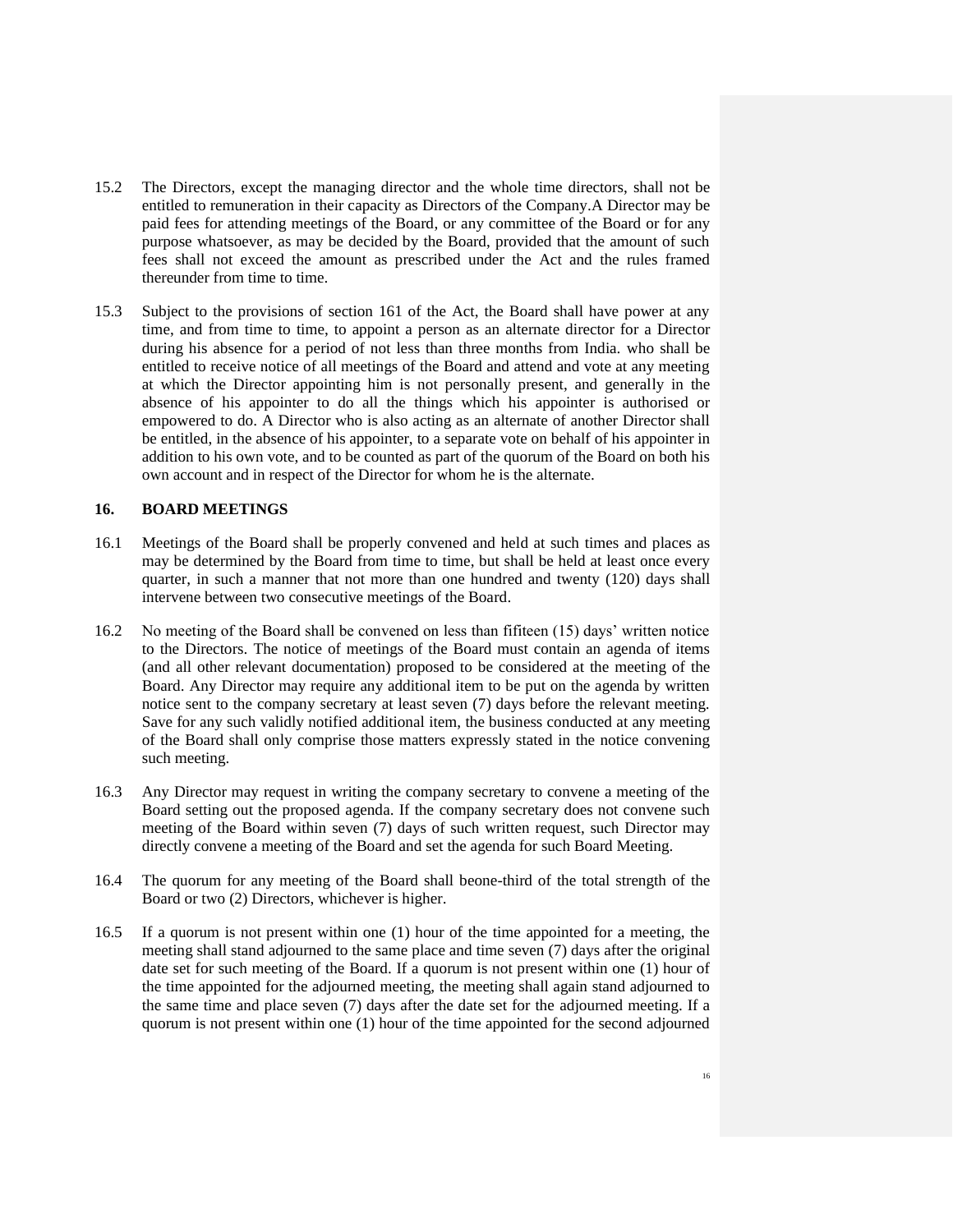meeting, the Directors present shall form the quorum for such second adjourned meeting and may vote on all matters included in the agenda for such meeting of the Board.

- 16.6 Subject to compliance with applicable law, any Director may participate and vote in a meeting of the Board by means of video conference by means of which all persons participating in the meeting can hear each other throughout the duration of the meeting. Participation in such meeting shall constitute attendance and presence in person at the meeting of the Director so participating and shall be counted towards the qurom required for such meeting.
- 16.7 A resolution in writing, signed by all the Directorsfor the time being entitled to receive notice of a meeting of the Directors, shall be as valid and effectual as if it had been passed at a meeting of the Directors duly convened and held. Resolutions in writing of the Directors may be signed in counterparts.
- 16.8 The Board shall have the power to constitute, if necessary, committees of the Board and to delegate such powers to committees as the Board deems fit. Unless otherwise decided by the Board in writing, the provisions relating to quorum,voting and passing of resolutions applicable to the Board shall apply to the extent permissible or practicable to any Board committee.

## **17. GROUP COMPANY BOARDS**

17.1 The Board shall be responsible for compliance with all applicable law, regulations, rules and guidelines as well as the listing agreement in relation to the obligation of the Company towards the governance and management of the Group Companies.

## **18. GENERAL MEETING**

- 18.1 Meetings of the Shareholders shall be convened by the Company or by any Shareholder and held in accordance with applicable provisions of the Act and the Articles.
- 18.2 Meetings of the Shareholders shall be convened by giving twenty one (21) days notice. The notice of meeting of the Shareholders must contain a detailed agenda of items (and all other relevant documentation) proposed to be considered at the meeting of the Shareholders and the draft resolutions proposed to be put to vote at such meeting. The business conducted at any meeting of the Shareholders shall only comprise those matters expressly stated in the notice convening such meeting unless otherwise mutually agreed by the Shareholders in writing.
- 18.3 No business shall be transacted at any general meeting unless a quorum of members is present at the time when the meeting proceeds to business.
- 18.4 Save as otherwise provided under these Articles, the quorum for the meeting of Shareholders shall be as provided in section 103 of the Act.
- 18.5 The chairperson, if any, of the Board shall preside as Chairperson at every general meeting of the Company.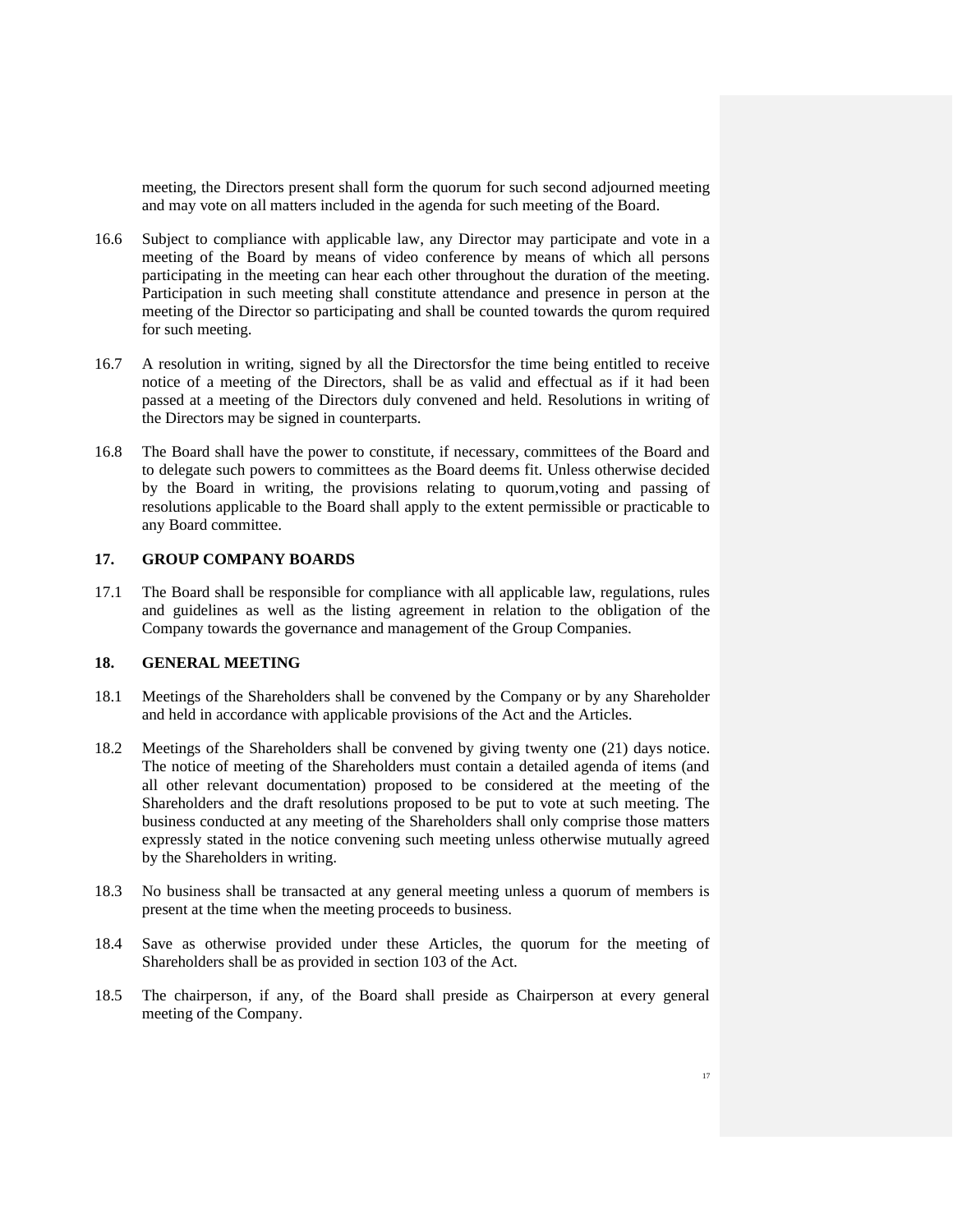- 18.6 If there is no such Chairperson, or if he is not present within fifteen minutes after the time appointed for holding the meeting, or is unwilling to act as chairperson of the meeting, the Directors present shall elect one of their members to be Chairperson of the meeting.
- 18.7 If at any meeting no Director is willing to act as Chairperson or if no Director is present within fifteen minutes after the time appointed for holding the meeting, the members present shall choose one of their members to be Chairperson of the meeting.

### **19. ADJOURNMENT OF MEETING**

- 19.1 (i) The Chairperson may, with the consent of any meeting at which a quorum is present, and shall, if so directed by the meeting, adjourn the meeting from time to time and from place to place.
	- (ii) No business shall be transacted at any adjourned meeting other than the business left unfinished at the meeting from which the adjournment took place.
	- (iii) When a meeting is adjourned for thirty days or more, notice of the adjourned meeting shall be given as in the case of an original meeting.
	- (iv) Save as aforesaid, and as provided in section 103 of the Act, it shall not be necessary to give any notice of an adjournment or of the business to be transacted at an adjourned meeting.

## **20. VOTING AT BOARD MEETINGS AND SHAREHOLDERS' MEETINGS**

- 20.1 The Board shall decide on all matters concerning the Company by simple majority, other than matters specifically reserved for the Shareholders under the applicable provisions of the Act
- 20.2 Meetings of Shareholders shall pass resolutions of Shareholders (through show of hands, e-voting, postal ballot as may be prescribed by the Act) in respect of all matters reserved for Shareholders under the applicable provisions of the Act, by simple majority or by any other majority required under the applicable provisions of the Act; and/or as provided under the terms of these Articles.

## **21. PROXY**

- 21.1 The instrument appointing a proxy and the power-of-attorney or other authority, if any, under which it is signed or a notarised copy of that power or authority, shall be deposited at the registered office of the Company not less than 1 hour before the time for holding the meeting or adjourned meeting at which the person named in the instrument proposes to vote, or, in the case of a poll, not less than 1 hour before the time appointed for the taking of the poll; and in default the instrument of proxy shall not be treated as valid.
- 21.2 An instrument appointing a proxy shall be in the form as prescribed in the rules made under section 105 of the Act.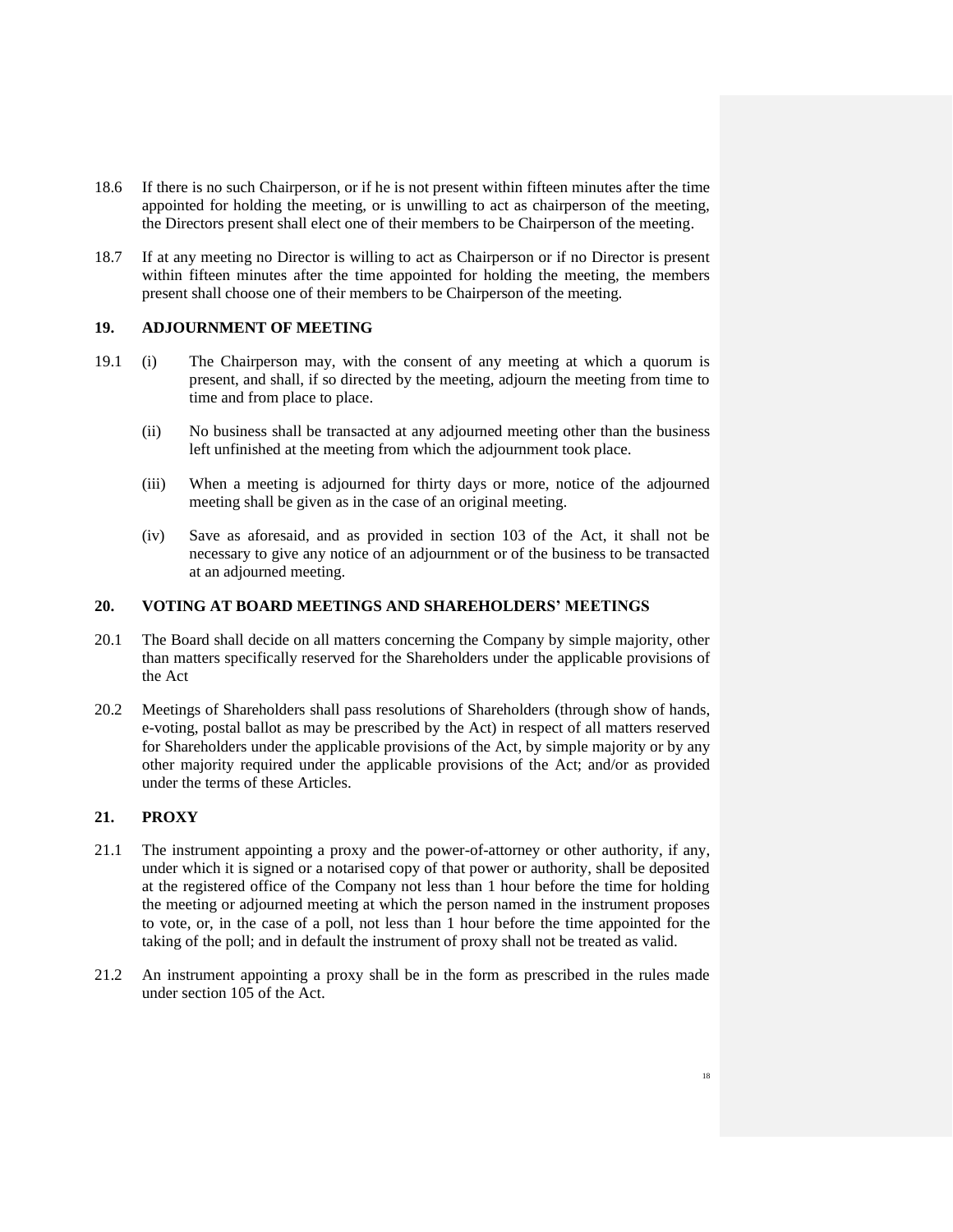- 21.3 A vote given in accordance with the terms of an instrument of proxy shall be valid, notwithstanding the previous death or insanity of the principal or the revocation of the proxy or of the authority under which the proxy was executed, or the transfer of the shares in respect of which the proxy is given:
- 21.4 Provided that no intimation in writing of such death, insanity, revocation or transfer shall have been received by the Company at its office before the commencement of the meeting or adjourned meeting at which the proxy is used.

## **22. STATUTORY AUDITOR**

The appointment, qualifications, removal, powers, rights, duties and remuneration of the Statutory Auditors shall be regulated by and in accordance with the Act.

## **23. JOINT HOLDERS**

- 23.1 Where two or more persons are registered as the holders of any share they shall be deemed to hold the same as Joint holders with benefits of survivorship subject to the following and other provisions in the Articles:
	- (i) The Company may be entitled to decline to register more than three persons as the joint holders of any shares.
	- (ii) The joint Holders of any share shall be liable severally as well as jointly for and in respect of all calls and other payments which ought to be made in respect of such share.
	- (iii) On the death of any such joint holder the survivor or survivors shall be the only person or persons recognized by the Company as having any title to the share but the Directors may require such evidence of death as they may deem fit and nothing herein contained shall be taken to release the estate of deceased joint holders from any liability in respect of the shares held by him jointly with any other person.
	- (iv) Only the person whose name stands first in the Register of Members may give effectual receipts for any dividends or other money payable in respect of such share.
	- (v) Only the person whose name stands first in the Register of Members as one of the joint-holders of any share shall be entitled to delivery of the certificate relating to such share or to receive documents (which expression shall be deemed to include all documents referred to in Article 50) from the Company and any documents served on or sent to such person shall be deemed served on all the joint-holders.
	- (vi) Any one of two or more joint-holders may vote at any meeting either personally or by proxy in respect of such shares as if he were solely entitled thereto and if more than one of such joint holders be present at any meeting personally or by proxy then that one of such persons so present whose name stand first or higher (as the case may be) on the register in respect of such shares shall alone be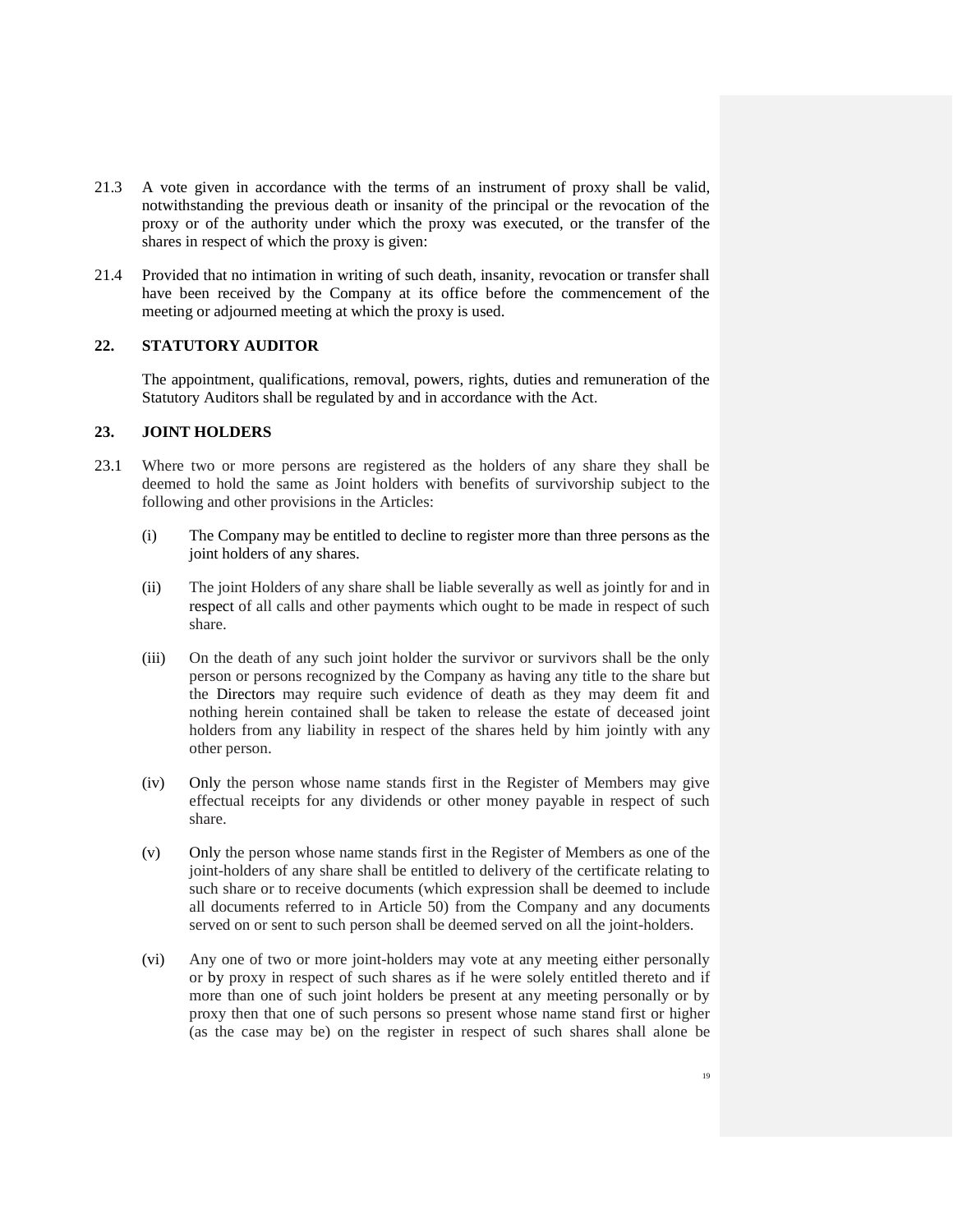entitled to vote in respect thereof but the other or others of the joint holders shall be entitled to be present at the meeting. Provided always that a joint holders present at any meeting personally shall be entitled to vote in preference to a joint holder present by proxy although the name of such joint holder present by proxy stands first or higher in the Register in the Register in respect of such shares. Several executors or administrators of a deceased member in whose (deceased member's) sole name any share stands shall for the purposes of this clause be deemed joint-holders.

### **24. INTELLECTUAL PROPERTY RIGHTS**

- 24.1 Any Intellectual Property rights (including without limitation patents, trade marks, service marks, registered designs, copyrights, database rights, rights in designs, inventions and confidential information, recipes, formulations, tradecraft for cost reductions and improvements), which arise in the course of a Group Company's activities (whether in relation to the F&F Business or otherwise) shall belong to such Group Company and such Group Company will take all actions deemed necessary to document in writing, protect and register such Intellectual Property and where applicable each Shareholder hereby irrevocably assigns any such rights to the Company.
- 24.2 Business Information:
	- (i) The CCO shall be the individual designated as such by the Board, who shall be the custodian of Business Information on behalf of the Company. The first appointee as CCO is Mr. Kedar Vaze.
	- (ii) The Board shall have a right to appoint from time to time any individual as a CCO and to remove from such office any individual so appointed pursuant to these Articles and the terms of his/her appointment and to appoint any other individual in his/her place.
	- (iii) The CCO shall be responsible for overseeing the generation and the protection of Business Information. The CCO shall also be responsible for overseeing maintenance and updation of the repository with the latest recipes and safe upkeep of the Business Information including effective backup and disaster recovery solution.

### **25. POWER TO BORROW**

25.1 Subject to Article 20 and without prejudice to the general and other powers conferred under these Articles and so as not to limit or restrict those powers, the Board may, from time to time, raise or borrow, or secure the payment of any sum or sums of money, for the purposes of the Company within the limits prescribed under the Act.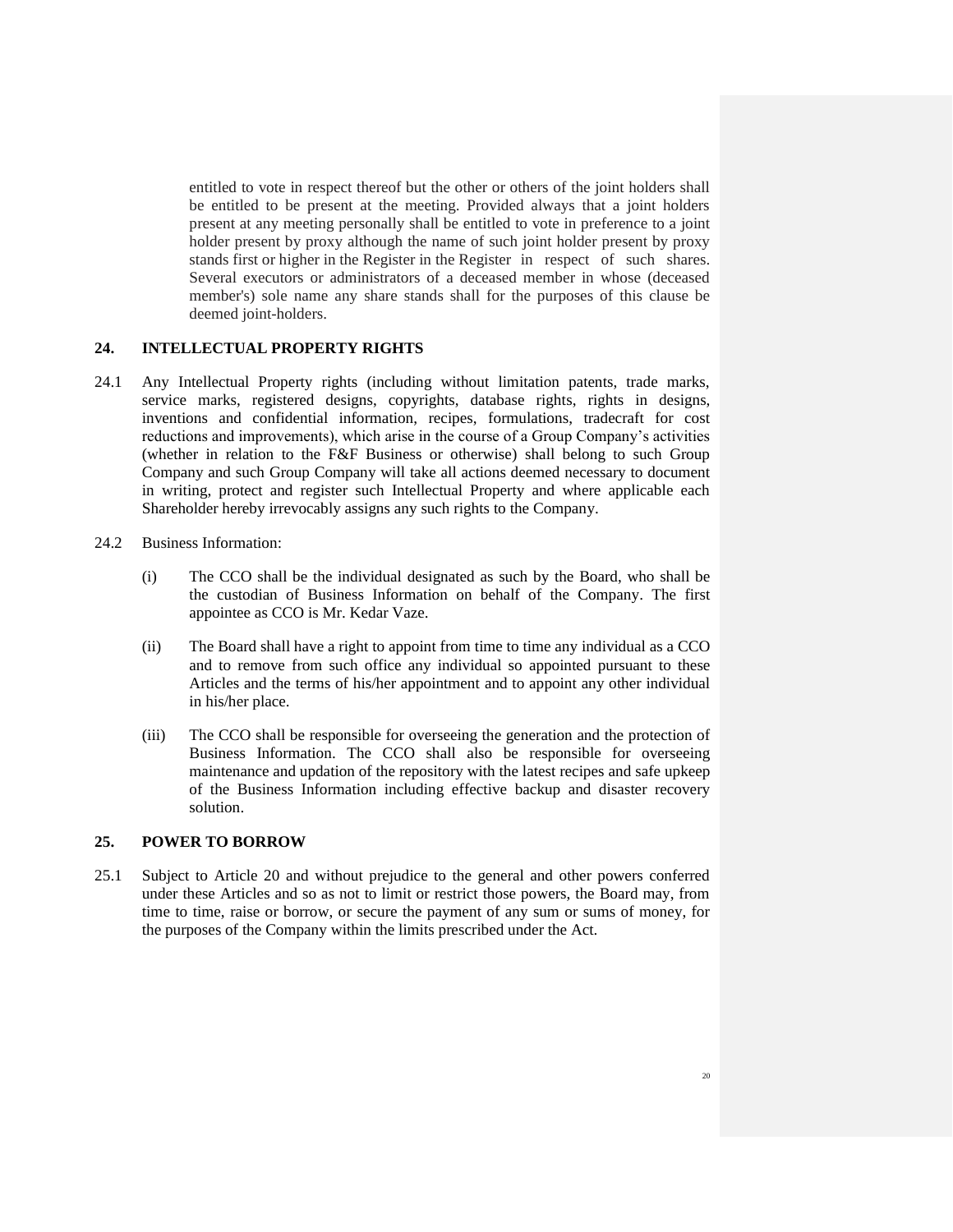## **26. DELEGATION OF POWER BY BOARD**

26.1 The Board shall from time to time entrust to, authorise, empower and confer upon the Key Executives of the Company, by power of attorney under Seal such of the powers, authorities, duties and discretions as specifically provided in such power of attorney.

## **27. INDEMNITY**

Every Director of the Company shall be indemnified out of the funds of the Company against all claims, and it shall be the duty of the Company to pay all costs, charges, losses and damages which any such Director may incur or become liable to by reason of any contract entered into or act or thing done, in execution or discharge of his duties or supposed duties, except such, if any, as the Director shall incur or sustain through or by his own wilful act, neglect, default, misfeasance, breach of duty or breach of trust of which he may be guilty in relation to the Company, including expenses and, in particular and so as not to limit the generality of the foregoing provisions, against all liabilities incurred by the Director as such Director in defending any proceeding, whether civil or criminal, in which judgement is given in his favour or in which he is acquitted, or in connection with any application under section 463 of the Act in which relief if granted to him by the Court.

Subject to the provisions of the Act and these Articles if the Directors or any of them or any other person shall incur or be about incur any liability whether as principal or surety for the payment of any sum primarily due from the Company, the Directors may execute any mortgage, charge, or security over or affecting the whole or any part of the assets of the Company by way of indemnity to secure the Directors or person so becoming liable as aforesaid from any loss in respect of such liability

### **28. WINDING UP**

- 28.1 Subject to the provisions of Chapter XX of the Act and rules made thereunder:
	- (i) If the Company shall be wound up, the liquidator may, with the sanction of a special resolution of the Company and any other sanction required by the Act, divide amongst the members, in specie or kind, the whole or any part of the assets of the Company, whether they shall consist of property of the same kind or not.
	- (ii) For the purpose aforesaid, the liquidator may set such value as he deems fair upon any property to be divided as aforesaid and may determine how such division shall be carried out as between the members or different classes of members.
	- (iii) The liquidator may, with the like sanction, vest the whole or any part of such assets in trustees upon such trusts for the benefit of the contributories if he considers necessary, but so that no member shall be compelled to accept any shares or other securities whereon there is any liability.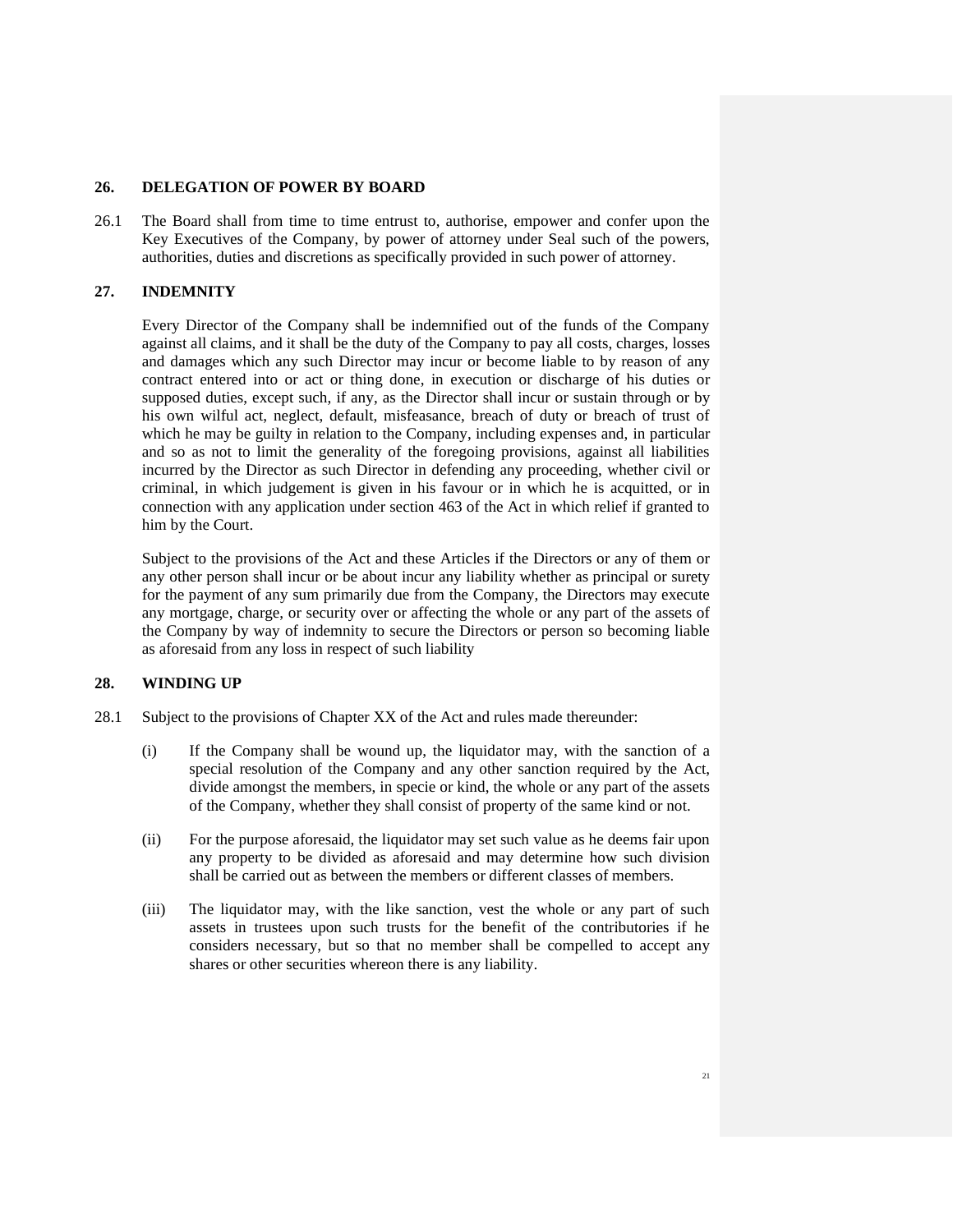#### **29. SEAL**

The Board shall provide a common seal ("**Seal**") for the purpose of the Company, and shall have power from time to time to destroy the same and substitute a new Seal for the time being, and the Seal shall never be used except by the authority of the Board or a committee established by the Board. Every deed, contract or other instrument to which the Seal of the Company is required to be affixed shall, unless the same is executed by a duly constituted attorney of the Company, be signed by at least one of the Directors in whose presence the Seal shall have been affixed provided that, all certificates of Shares issued by the Company shall be sealed in the presence of Directors authorised in that behalf who shall sign the certificate.

**------------**

**PART B Comment [DC3]:** DELETION OF **PART B ARTICLES IS PROPOSED BY WAY OF POSTAL BALLOT – NOVEMBER 2021.**

> **PART B ARTICLES HAVE TERMINATED AND CEASED TO BE IN EFFECT FROM THE DATE OF LISTING I.E. ON NOVEMBER 16, 2015, HENCE, THE SAME HAS NOT BEEN REPRODUCED.**